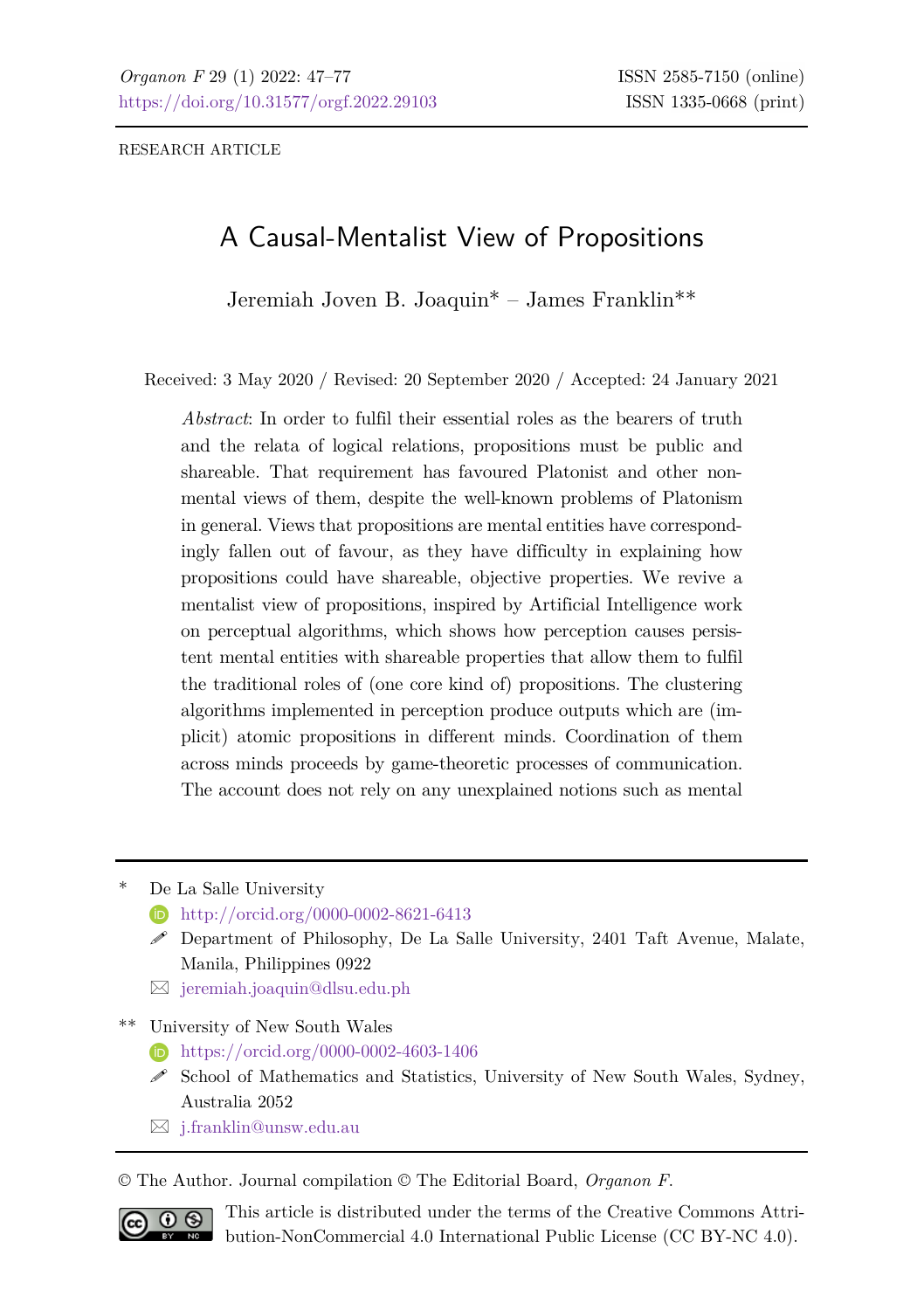content, representation, or correspondence (although those notions are applicable in philosophical analysis of the result).

*Keywords*: Propositions; causal-mentalist view; cluster analysis; game theory; perception algorithms; Platonism; symbol grounding.

### **1. Introduction**

Propositions play several theoretical roles. They are thought of, for example, as the primary bearers of truth and falsity, the *relata* of logical relations such as entailment, the objects of certain intentional states such as belief, and contents of linguistic acts such as assertion (McGrath and Frank 2018; Briggs and Jago 2012). There is disagreement, however, as to the nature of the posited entity that performs these roles. Platonist, possible-worlds, deflationary, and naturalist accounts compete.

We argue for one form of naturalist theory of propositions. In our view, propositions are non-abstract, structured entities, and we identify them with certain types of persistent mental entities created and coordinated by cognitive algorithms common to different minds. Work in Artificial Intelligence has discovered the kind of algorithms needed to create such mental entities, while the causal story of how they are created and work in game theory has shown how such entities can be coordinated across different minds.

We take no particular position on the nature of the mental, such as whether it is reducible to the physical. The mental is simply identified as whatever in humans plays the usual roles of intentionality, content, thought, perception and direction of action.

### **2. Directions for a theory of propositions**

In this section we list several specifications which our theory of propositions will attempt to meet. Some are uncontroversial and some less so. We give brief reasons in their favour but cannot consider all the arguments of those who have taken different paths. Our aim is to motivate a causal-mentalist approach and to situate it in the spectrum of theories of propositions.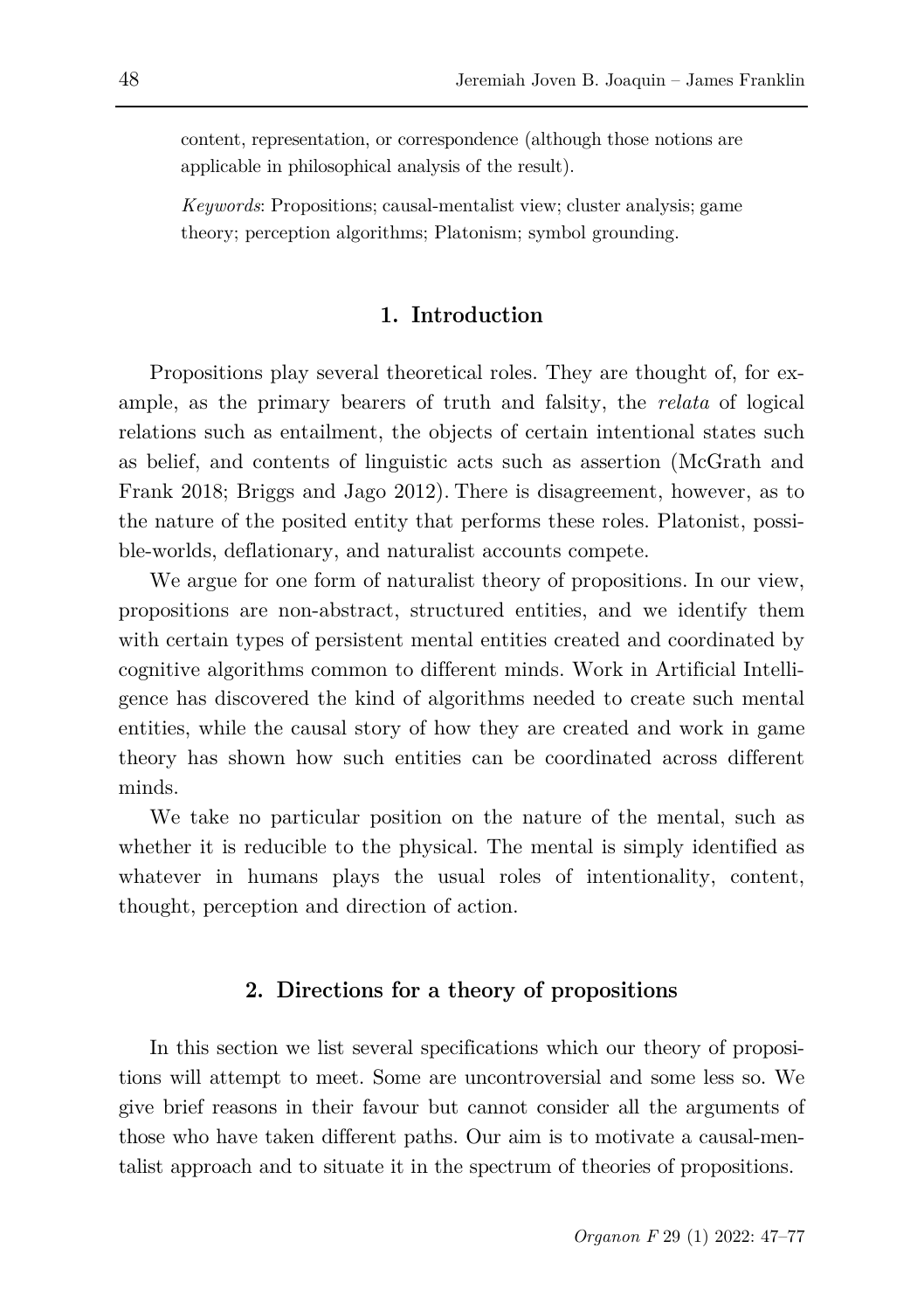### • **A theory of propositions will offer a clear answer as to the metaphyical nature of whatever is identified as propositions**

A theory should be clear as to whether it takes propositions to be Platonist abstract entities and if so which ones, or types of sentences and if so how the tokens are united into types (since a type is only identified by the properties that unite it), or mental entities and if so which ones exactly, or is a deflationary theory and if so what is left after deflation, and so on.

To defend a non-deflationary, or realist, theory of propositions is not necessarily to posit entities which are primary truth-bearers and to which thought or predication has some (external) relation. That way of speaking could concede too much to the Fregean Platonist view of propositions that once dominated the field. What the alternative might be, however, needs to become clear in the outcome. It will need to be explained how the entities to be posited accomplish the roles which propositions traditionally play.

## • **It will explain both the public, objective aspect and the mental aspect of propositions**

Propositions are shareable and public in that two or more people can accept, believe, assert or communicate the same proposition. That is the point of them. Any account of the nature of propositions should attempt to explain those facts. *Prima facie*, a mentalist account of propositions could find this difficult, as mental entities are not public, nor do they appear to be shareable.

On the other hand, 'any [view] according to which propositions represent things as being a certain way and so have truth conditions in virtue of their very natures and independently of minds and languages is in the end completely mysterious and so unacceptable' (King 2009, 261; Pickel 2017). The problem of what propositions *are* does not arise from questions in physical or biological science. The roles played by propositions arise from humans attributing meaning to language, from language inducing thoughts, and from similar pieces of language reliably inducing similar thoughts and behaviours in different persons. Those *explananda* essentially involve the mental, so a theory of propositions must explain the relations of propositions to the mental. That is a *prima facie* difficulty for theories that propositions are to be identified with non-mental entities such as Platonist *abstracta*, sets of possible worlds, states of affairs or sentences. Our approach is thus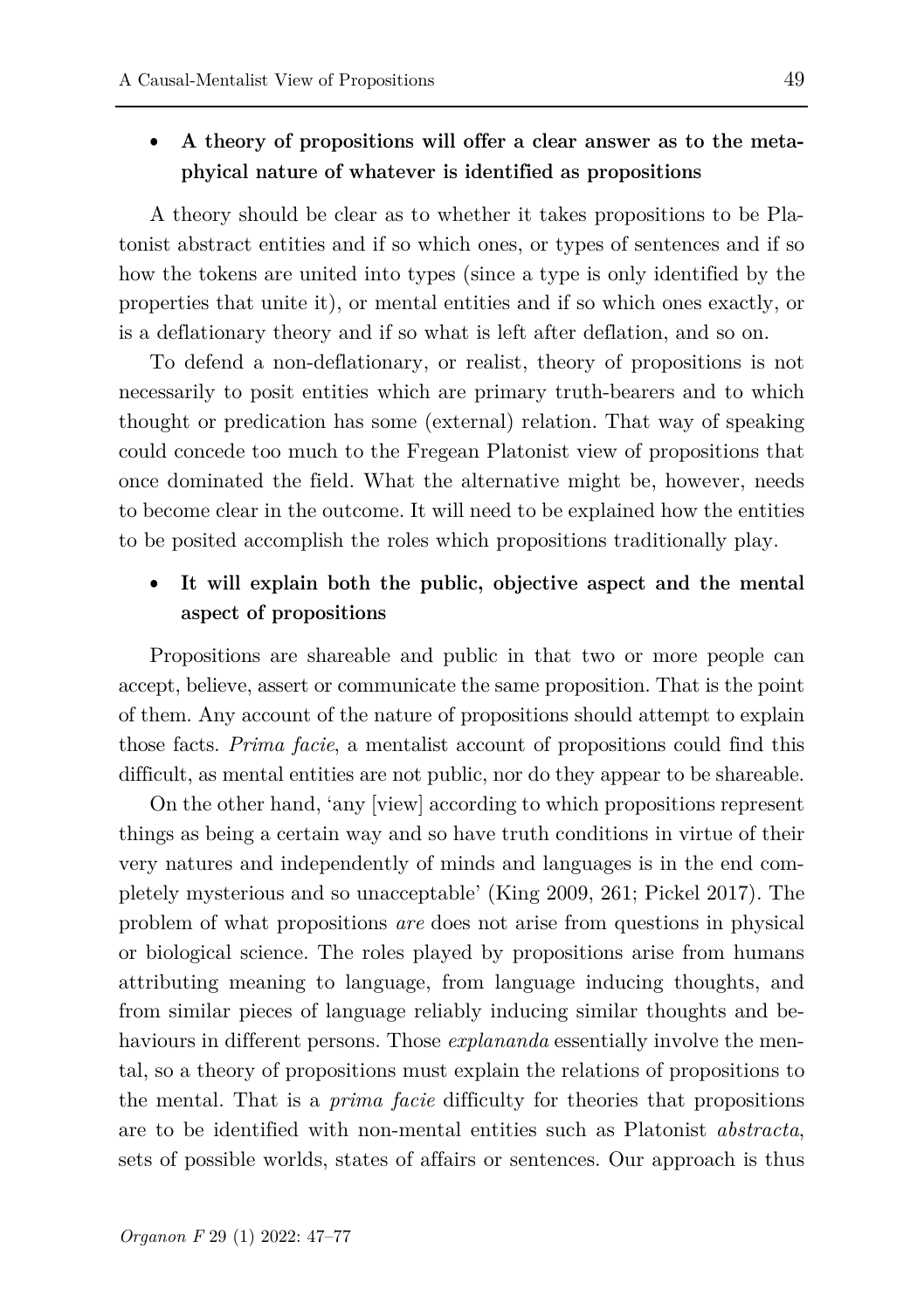in accordance with the naturalist trends in cognitive science that have tended to supplant Fregean anti-psychologism in the last hundred years. We comment on Frege below.

• **It will explain compositionality: how the nature and roles of a proposition are a function of (or at least relate to) the nature and roles of its terms**

A well-formed sentence, like 'John is tall', surely expresses some thought. An ill-formed string of symbols, like '!@#\$%', does not. Something must account for this difference. Likewise, something must account for the fact that 'John is tall' resembles 'John is short' in one way and 'Sue is tall' in a different way. The structural features of propositions account for the difference (Duncan 2018).

To think of propositions as structured entities is to think of them as complex entities having an ordered relation among their parts or constituents. The ordered relation of the proposition's constituents greatly matters not only in distinguishing between meaningful strings of symbols and nonsensical strings, but also in identifying whether two propositions with the same constituents are the same or different propositions. For example, the English sentence 'John loves Mary' expresses the same proposition as the Tagalog 'Mahal ni John si Mary', since structurally both have the same ordered set <loving, John, Mary>. But the sentence 'Mary loves John' expresses a different proposition from these two, since the proposition it expresses has a different structural ordering. Various accounts of the ordering relation are found in Schiffer (2012); King (2019); McGrath and Frank (2018); Hanks (2009).

While it is the majority position that propositions are structured, the great diversity in accounts of the nature of their parts opens a window onto what an account of propositions must explain (Briggs and Jago 2012; Chalmers 2012). Are propositions made up of symbols? Names? *Abstracta*? *Possibilia*? Intensions or meanings (King 2019)? Mental entities of some kind? Whichever is correct, surely any theory of the nature of propositions must include a theory of the nature of the parts and of the relation of parts to the whole.

• **It will explain the apparently close relation between propositions and states of affairs**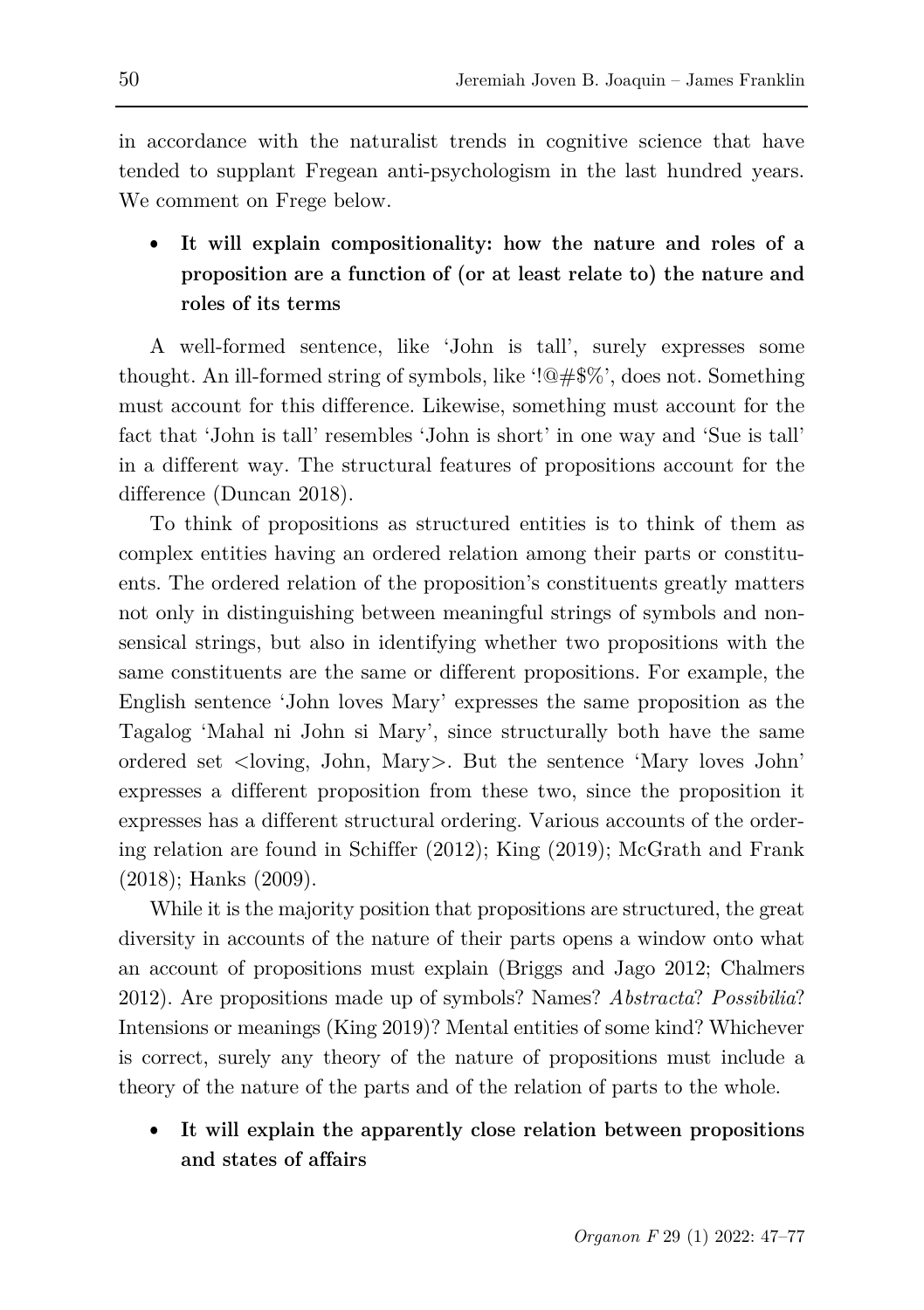Propositions cannot *be* states of affairs such as 'Snow's being white' because there are no false states of affairs*.* It certainly seems that true and false propositions do not differ in their nature as propositions but only in their relation to how the world is. States of affairs are ways the world actually is and lack the mental or interpretive aspect of propositions. Nevertheless, it is surely not a coincidence that true propositions like 'Snow is white' have a structure that mirrors that of the corresponding state of affairs (and the structure of a false proposition can mirror that of a possible but non-actual state of affairs). It is desirable to have some explanation of that.

## • **It will accomplish those tasks without reliance on philosophical notions which threaten to be as obscure than the** *explanandum*

We aim for something more ambitious than accounts of propositions that take for granted concepts like 'representation', 'content of concepts', 'reference', 'intentionality'*,* 'correspondence', 'information', 'third realm' or 'object of'. The problem is that those notions span the mental and the extramental in ways as mysterious as propositions themselves.

Leading contemporary mentalist theories of propositions have not attempted to do that. Soames's theory of propositions as 'cognitive event types' (Soames 2010) relies on a primitive notion of representation (Caplan 2016). Hanks's theory grounded on primitive 'acts of predication' (Hanks 2015) and Davis's theory grounded on 'declarative thought-types' (Davis 2005, 20–23) suffer this 'ungroundedness' problem.

We do not claim there is anything wrong with those notions, as philosophical interpretations of a causal story. Indeed, we will argue that propositions as we understand them do represent and their terms do refer. The objection is to taking those notions as primitive. We aim to give a freestanding causal account of the mental entities that play the role of propositions, with those entities arising in a way that does not rely on those notions. They can then be subject to an external philosophical analysis using notions such as representation and content.

#### • **Platonism will be a philosophy of last resort**

For Fregeans, the proposition expressed by a sentence is a structured relation of *senses*, where these senses correspond to the constituents of the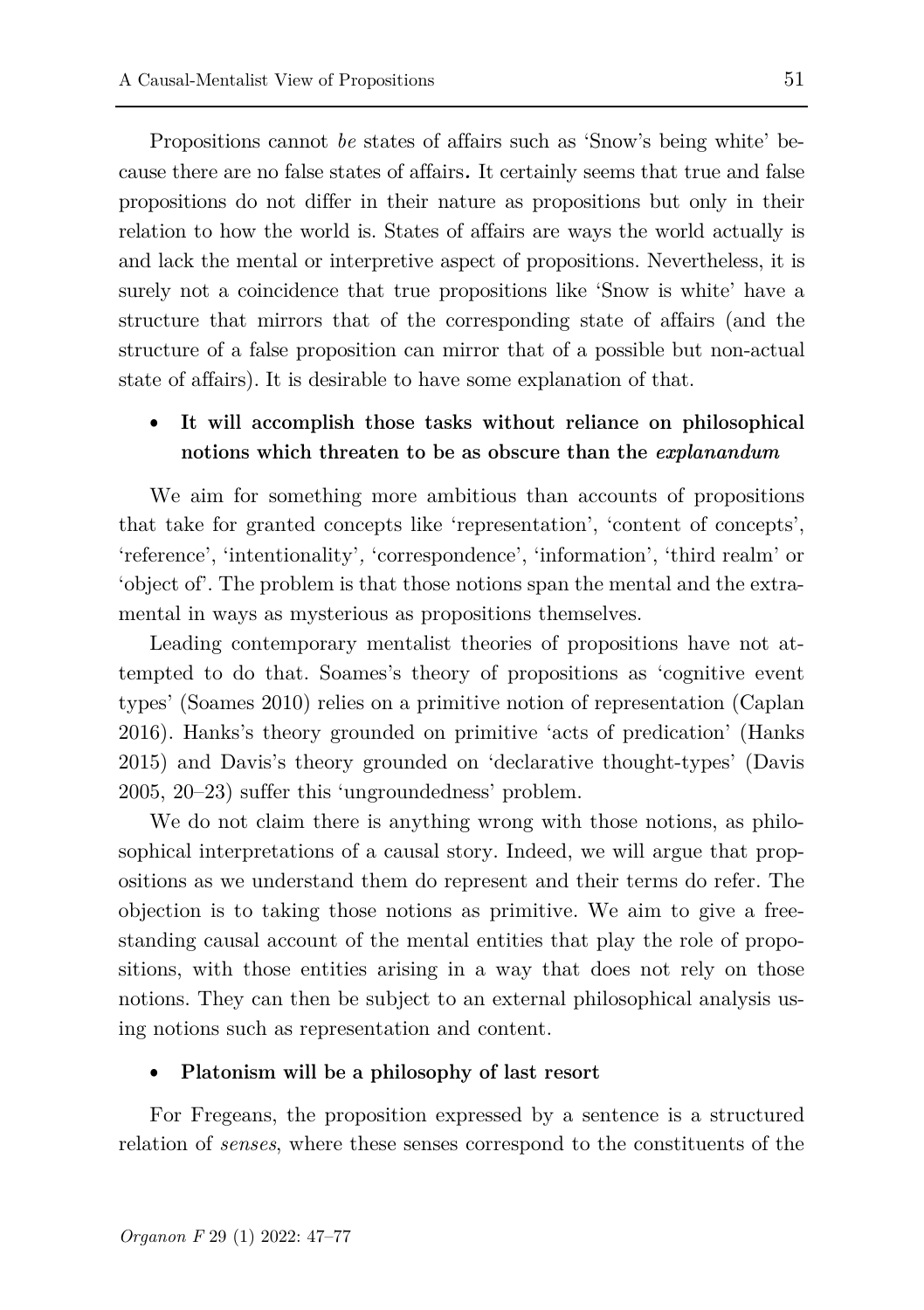sentence expressing them. 'Senses' are not mental entities (a thesis dubbed 'psychologism' by Frege) but *abstracta*—the 'realm-mates of Platonic properties and relations' (Jubien 2001, 47; a clear account of the Fregean picture is found in Hanks 2015, 12–20). 'Abstract' here means 'abstract object' in the sense of full-blooded Platonism: non-spatial and causally inefficacious, as are numbers on a Platonist view [\(Rosen 2020\).](https://www.zotero.org/google-docs/?DmW3vt) But Platonism in general labours under the weight of over two thousand years' worth of substantial objections such as its incompatibility with naturalism and its difficulties with epistemic access. In the context of propositions in particular, Frege's notion of their 'graspability' by the mind was always recognised as difficult and was a prime focus of attack by leaders of the (naturalist) 'cognitive turn' in analytic philosophy. (Sacchi 2006)

Platonism is a metaphysics of last resort—understandable if still problematic with apparently eternal objects like numbers, but surely even less attractive concerning entities like meanings that are so closely related to human utterances and intentions.

## • **A naturalist, anti-Platonist theory of propositions will make essential reference to the causal origins of propositions**

Just as biology is incomprehensible without evolution, and a naturalist philosophy of mathematics would require explanation of how mathematical knowledge can arise in minds, so a non-Platonist theory of propositions requires an account of how they come to be. If propositions are not *abstracta* or other entities 'out there' and they play some role in cognition, they must fit into a causal, scientific story. Thus, we regard purely philosophical mentalist accounts of propositions such as Davis (2005), Soames (2010) and Hanks (2015) as incomplete though valuable. Instead, we will connect our theory with causal theories of reference (Devitt and Sterelny 1999), symbol grounding in Artificial Intelligence (Harnad 1990) and perceptual symbols in cognitive science (Barsalou 1999). We will argue however that by keeping to the correct level of analysis we do not need to delve into details of neuroscience.

• **A naturalist, anti-Platonist theory of propositions will maintain continuity between human and higher animal belief**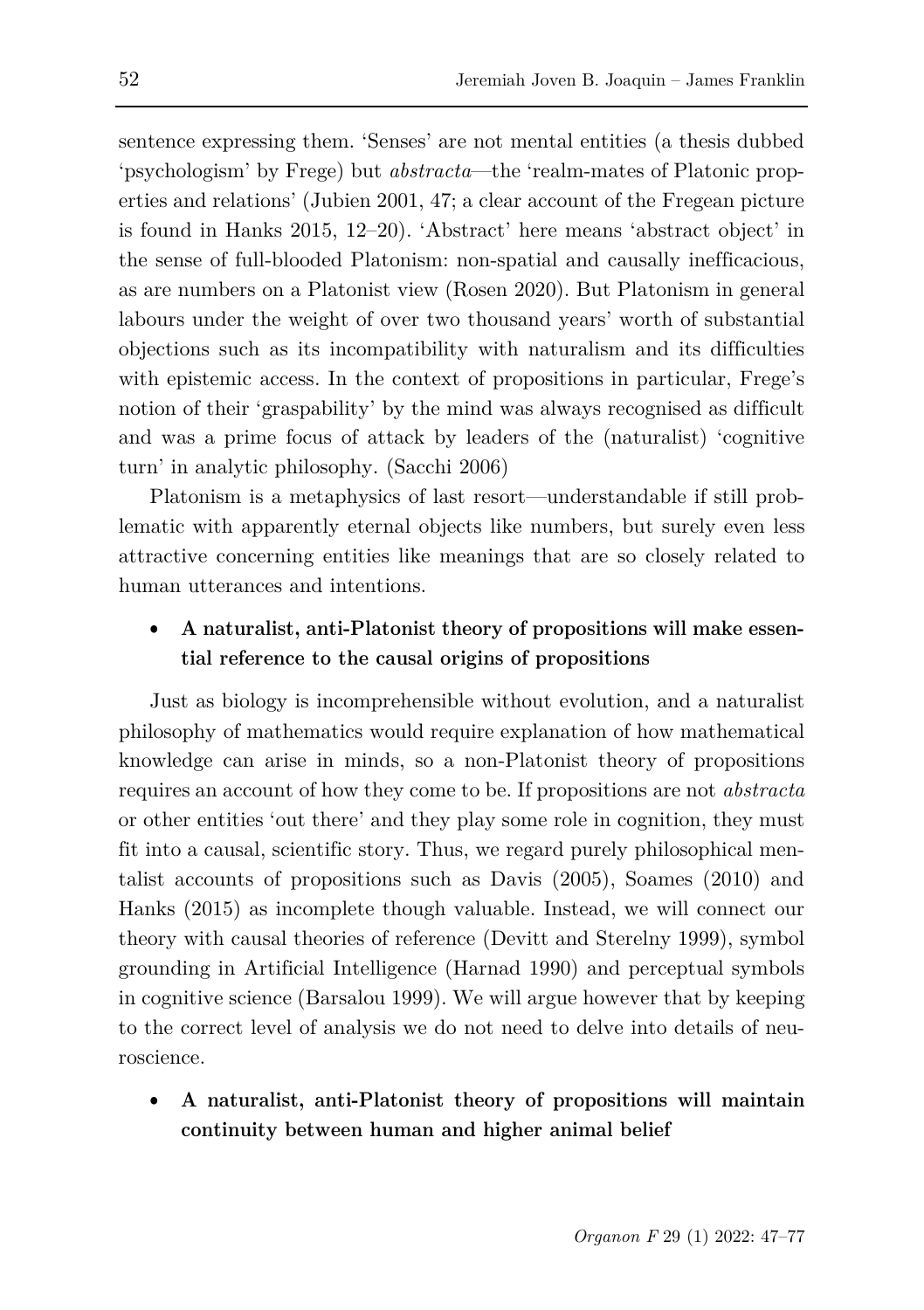Although we cannot defend it at length here, our approach accepts that (some) propositional attitudes are in the first instance pre-linguistic, and so exist in higher animals and human neonates. As Fodor writes, 'You can, surely, believe that it's raining even if you don't speak any language at all. To say this is to say that at least some human cognitive psychology generalizes to infra-human organisms; if it didn't, we would find the behavior of animals utterly bewildering, which we don't.' (Fodor 1978, 512; at length in Nelson 1983) The basic causal mechanisms we discuss will be shared with higher animals.

• **Finally, the theory will then show how the entities identified as propositions fulfil the traditional roles of propositions as truthbearers, objects of belief and other propositional attitudes, and**  *relata* **of logical relations.**

This is the main task of any theory that purports to account for the nature of propositions.

To summarise the discussion so far and prepare for the next section, we present a classification diagram of theories of propositions. (Fig 1) Our theory belongs in the shaded box at bottom right



Figure 1: Classification of theories of propositions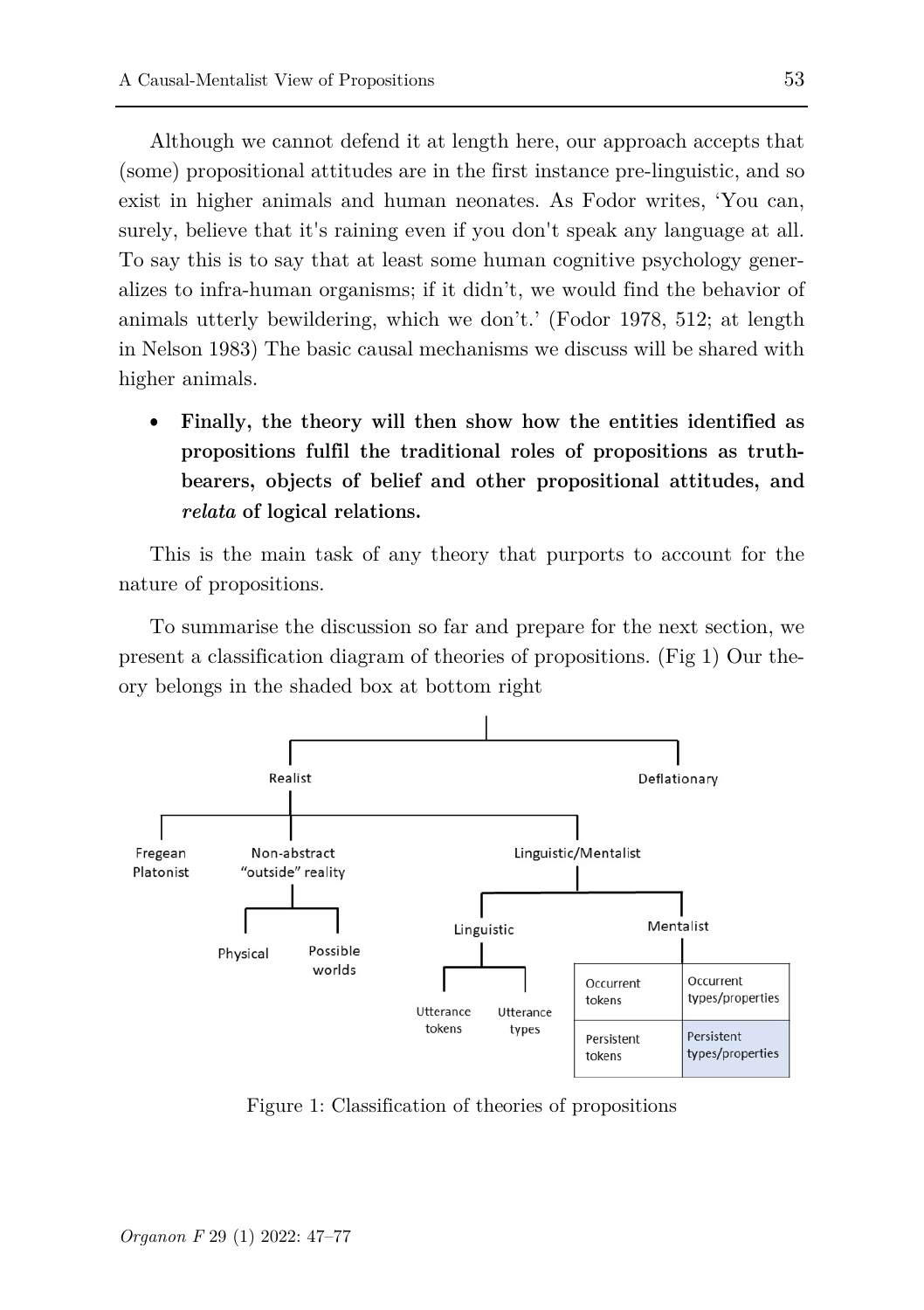The diagram will be referred to later in explaining the categories of the mental entities being discussed.

### **3. Propositions as mental entities?**

So, why believe that propositions are mental entities? Soames notes that there is something unsatisfactory about the project of trying to place propositions 'out there' away from minds. He writes,

The key to solving [the problem] is to recognize the obvious fact that predication is something that agents do… Instead of explaining the intentionality of the cognitive activity of agents in terms of an imagined conceptually prior intentionality of the propositions they entertain, we must explain the intentionality of propositions in terms of the genuine conceptually prior intentionality of the cognitive activity of agents who entertain them (King, Soames, and Speaks 2014, 33).

This agent-, mind-dependent nature of propositions is something that Platonist and other theories such as physicalist and possible-worlds theories have not accounted for satisfactorily. Propositions are bearers of meanings, and there is no getting past the fact that meaning is something intentional; something with a social aspect, certainly, but mediated through individual minds.

The mentalist option should therefore be revisited, despite the *prima facie* problems it faces. The dialectic for our view is simple. Since propositions are not 'out there', then they must be at least partly 'in here', or mental. Furthermore, since propositional attitudes like belief are mental, it would simplify matters if propositions were as well—the Platonist problems with relations between minds and *abstracta* would be avoided if propositions were 'inside' the mind.

But there is an obvious problem. Can we explain how two people can believe the same proposition? If a proposition is just in one individual's mind, as a token mental entity, then the proposition is not shareable. But the point was that propositions are shareable. Two people can both believe that Great Britain is a monarchy. Mental entities are private; propositions are, if not exactly on public display, at least interpersonally available.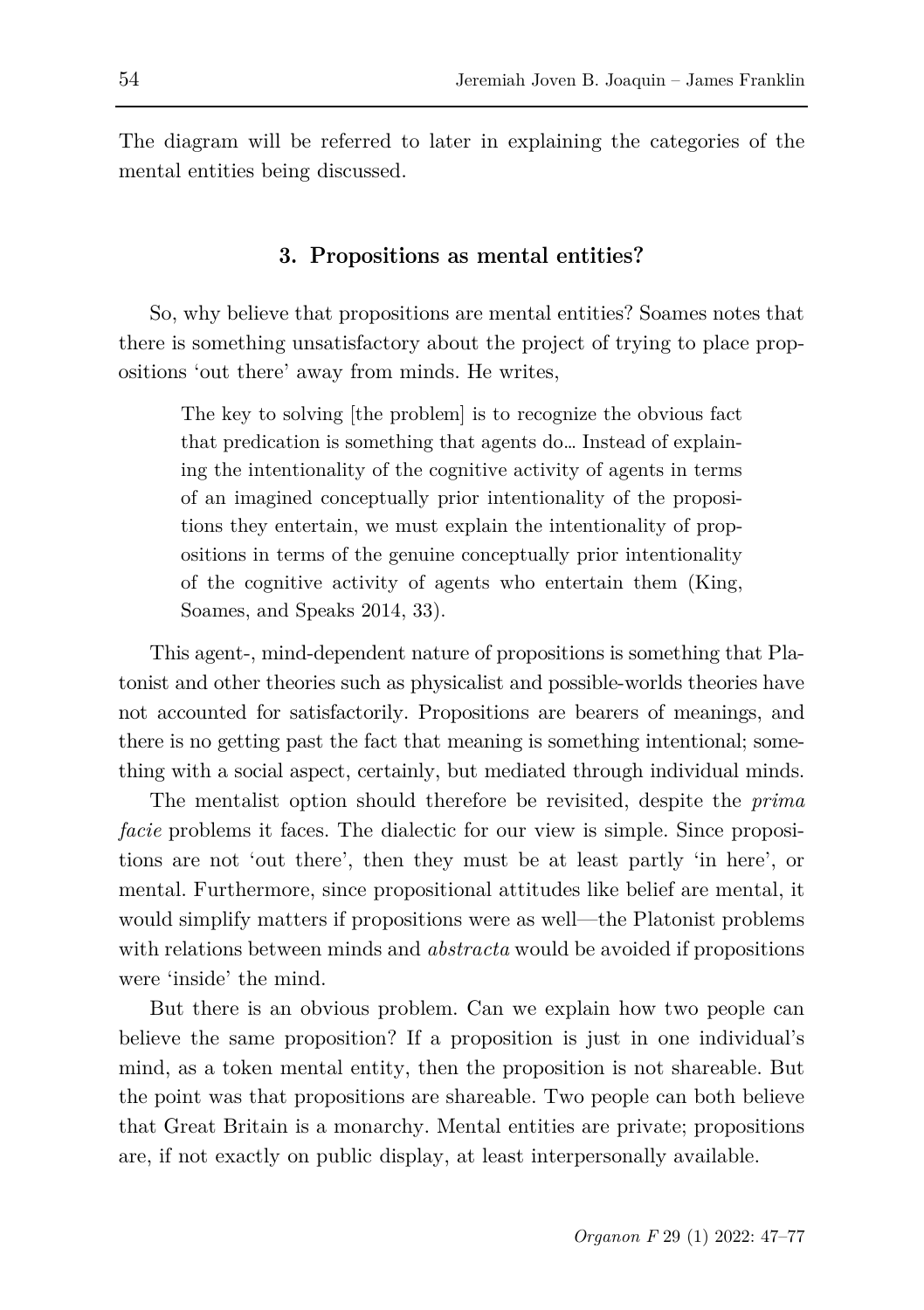On the other hand, while mental *tokens* are private, mental *types* can be shared. As such, these mental types can thus be treated as scientifically acceptable entities. To be more precise, the properties defining the type are shareable, while the tokens of the type are not. That possibility opens an opportunity for progress.

In order to maintain clarity about the nature of the mental entities to be discussed, we begin with several necessary distinctions, as laid out in the bottom right of Fig 1. A mental entity, such as a belief, may be either occurrent (a 'datable mental act', Textor 2017) or persistent (an underlying accessible mental structure that is activated as required, as when one is said to believe Pythagoras's Theorem even when one is not thinking about it.) The nature of mental life is for occurrent mental acts to be caused by some process such as perception, then persistent traces to be laid down in a process of learning.

A mental entity may also be token or type: my occurrent enjoyment of warmth is of a type with yours, while my persistent love of summer is also of a type with yours. It is important that the occurrent/persistent distinction is not the same as the token/type distinction. (It is also possible to distinguish between type and property*—*a species of birds is a type defined by possessing the properties characteristic of that species (Wetzel 2018, sec. 3)—but that distinction does not play an important role here.)

Should a mentalist theory aim to analyse persistent or occurrent propositions? Existing mentalist theories have preferred occurrent propositions. Soames (2010) uses mental *event* types, Hanks (2015, 6) similarly takes propositions to be types of 'mental and spoken actions', Davis's (2005, 20– 23) 'declarative thought-types' are occurrent ones. We think, in accordance with the causal story to be told below, that long-term, persistent or dispositional, propositions (bottom right of Fig 1, shaded) are primary and occurrent thoughts or expressions of them are secondary and transitory. Propositions, like the terms such as names that are their constituents, should be persistent entities in the first instance which account for the unity of the event types that express them; so, their expressions in mental *events* such as predications are secondary.

However, we do not deny that the entities in the three other quadrants exist, nor that they can be rightly said to be true, or believed; one can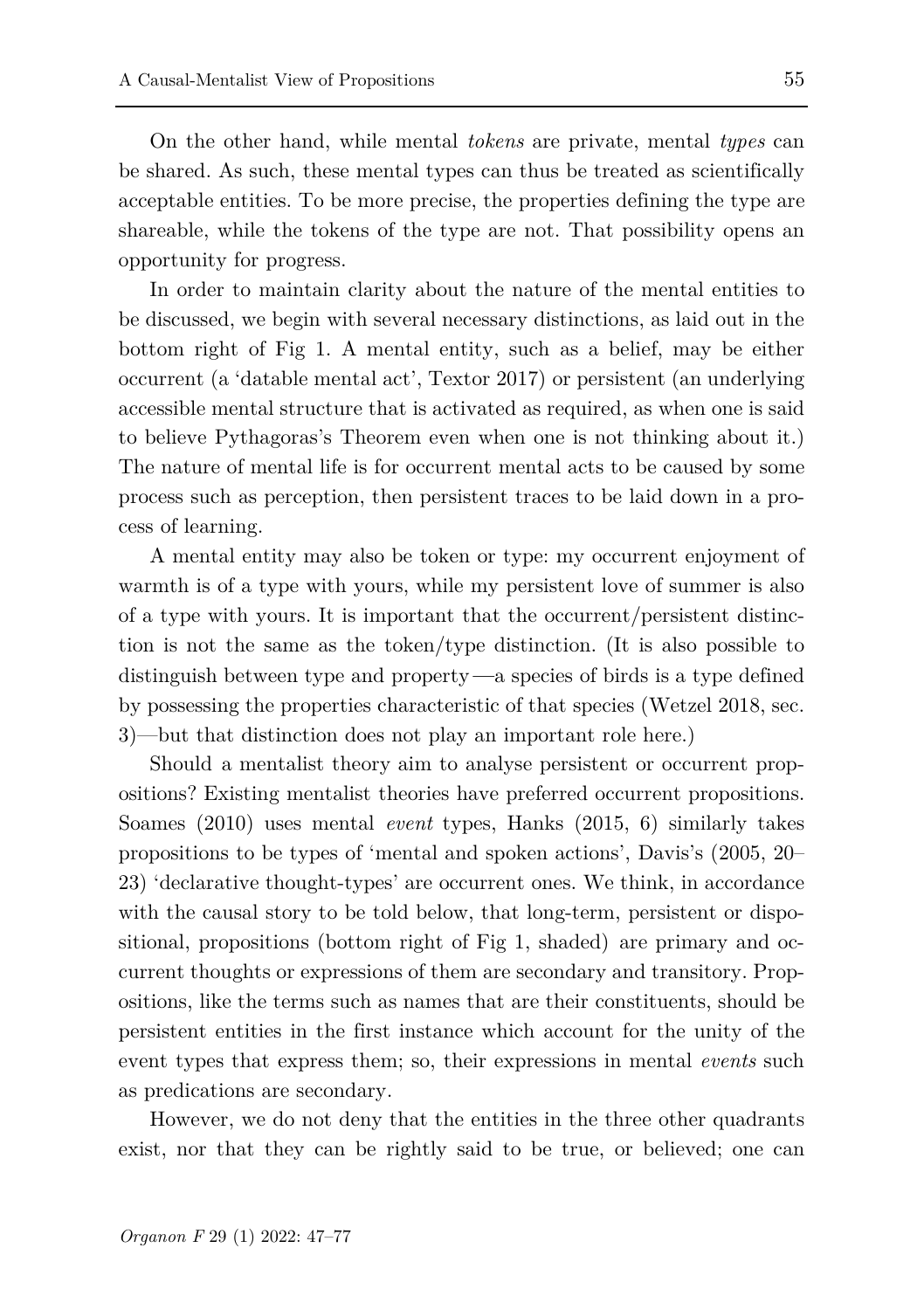occurrently believe or speak truly. We will indeed defend a mentalist analogue of Hanks' claim that 'linguistic types inherit their semantic properties from their tokens.' (Hanks 2011, 41) That is natural since we begin with a causal story, and causes produce tokens—but ones with reliable properties since by and large like causes produce like effects, and it is those properties that account for their fulfilling the role of propositions.

## **4. Propositions as mental entities coordinated by cognitive algorithms**

Propositions should be a kind of thing satisfying barely compatible requirements. They should be in some sense mentally dependent, but in order to be shareable they should not be individual (token) thoughts. They should be objective, yet neither denizens of the world of physical states of affairs nor of a world of *abstracta*.

### *4.1 Propositions as types of persistent mental entities*

One possibility for the kind of thing that could in principle satisfy those requirements is a *property* of mental entities (and hence the type defined by the property). Properties, although sometimes called 'abstract', are not abstract objects in a Platonic realm, lacking causal power. On the contrary, things act in virtue of the properties they have, as when we see something as yellow because yellow things affect us in a certain way. One might well take an Aristotelian (anti-Platonist) realist view of properties (Armstrong 1978), but here we do not commit ourselves to any particular metaphysics of properties. We need only the scientific acceptability of causal properties and their powers, as when we observe that Newton's law of gravitation relates (the properties) gravitation, mass and distance, or Weber's law relates stimulus (in general) to perception (in general). Properties as we discuss them will be understood in that minimal scientific and naturalist sense, according to which particulars have causal powers in virtue of the properties they have.

Strangely, Frege's own arguments for his Platonist position do not rule out this possibility. He argues concerning the 'thought' or what we would call the content of a proposition: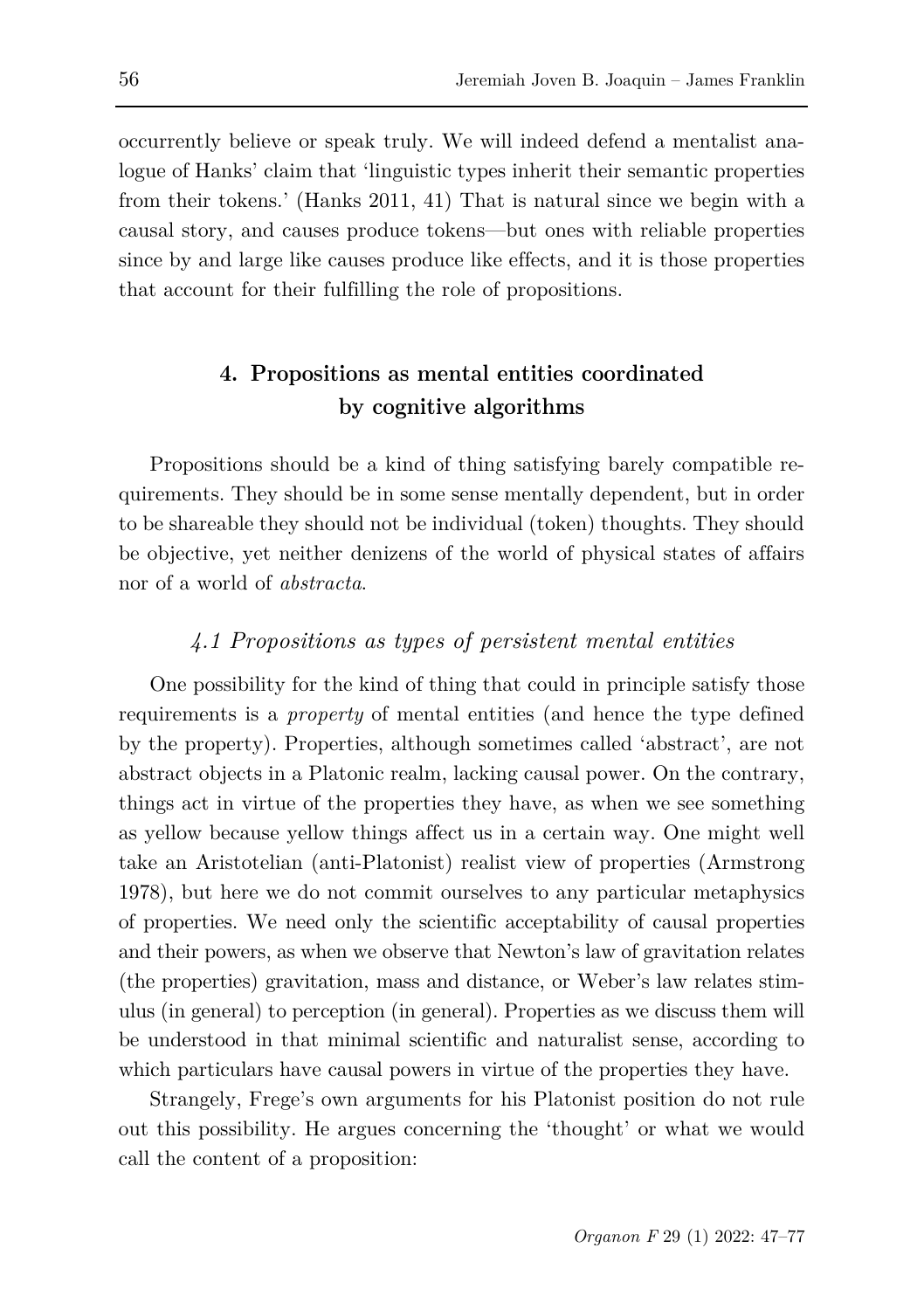Is a thought an idea? If the thought I express in the Pythagorean theorem can be recognized by others just as much as by me then it does not belong to the content of my consciousness, I am not its bearer … If every thought requires a bearer, to the contents of whose consciousness it belongs, then it would be a thought of this bearer only and there would be no science common to many … So the result seems to be: thoughts are neither things of the outer world nor ideas. A third realm must be recognized (Frege 1956, 301–2).

That is correct, but to conclude that if something is neither a physical object nor an occurrent idea, then it must be a Platonic abstract object neglects certain other possibilities. Properties of mental entities are another, and, as we have explained, they are not *abstracta* (as they have causal powers, like the properties of physical objects). Properties of mental entities satisfy Frege's desiderata for 'thoughts', that they be apprehensible by many minds because they belong 'neither to my inner world as an [occurrent, particular] idea nor yet to the outer world of material, perceptible things' (Hanks 2015, 3–4).

My (occurrent) thought of cats and your thought of cats are numerically different mental entities, one in my mind and one in yours. But they can have properties in common. For example, they can occur at the same time, and they can both be partially caused by perceptual experience of cats. So, in principle, my thought and your thought could have a property (or stand in a relation) that makes them (tokens of) the same proposition. But what property, and how is that property acquired? It needs to be a property anchored in the 'out there' (like the causation of perception by real cats), that gives the two thoughts, yours and mine, in some way a sufficiently similar relation to external states of affairs. 'Out there' should mean, in naturalist fashion, out there in the real physical and social world, not out there in a Fregean Platonic 'third realm' causally detached from the real physical and social world.

A beginning on explaining how this is possible is made by a propositional theory of perception, such as that of Armstrong's *Perception and the Physical World.* Armstrong writes: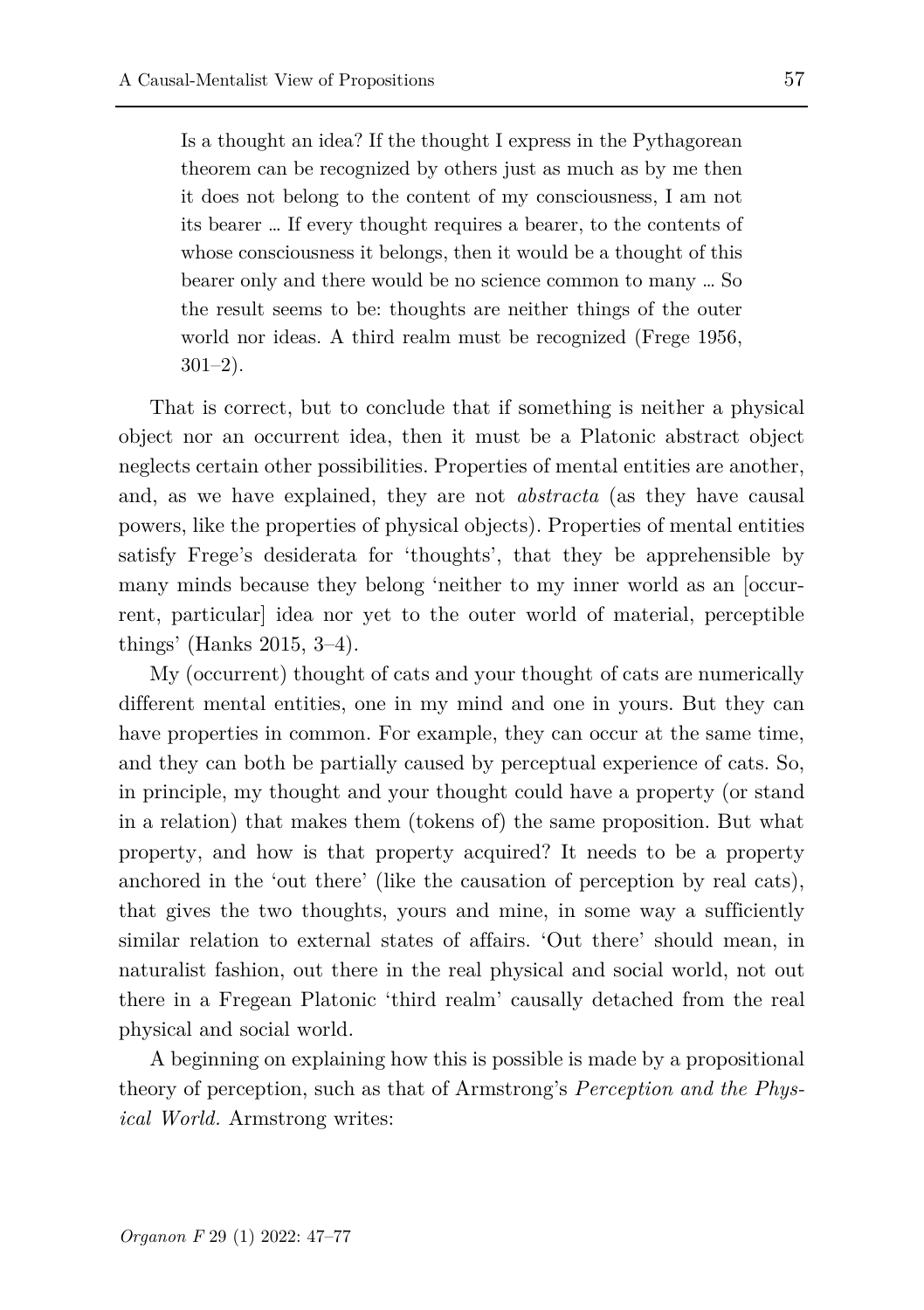Physical objects or happenings stimulate our sense organs. As a causal result of this we acquire immediate knowledge of their existence and their properties … This knowledge is not necessarily verbalized knowledge, but it is always knowledge which it is logically possible to put verbally. It is propositional in form... The acquiring of immediate knowledge in this way is *perception* (Armstrong 1961, 191).

That is of no immediate help in analysing what propositions are: since it analyses perception in terms of propositions, it leaves propositions themselves unanalysed. But it does suggest that, if some independent account can be given of how perception creates mental entities, the entities so created can fulfil the role of propositions (at least, those propositions stating claims about perceived reality). In particular, since everyone's perceptual apparatus is set up by biological causes to be similar, there will normally result a high degree of commonality between the results of my perception and yours (of the same thing). If the results of perception are propositions, then it will have been explained how the mental entities common to our believing a proposition do have properties in common: they are caused by the same perceptual object affecting the mind through a similar causal process.

## *4.2 Cluster analysis to generate atomic perceptual propositions*

We begin by separating the case of propositions about immediate perceptual reality from others, such as inferred propositions and ones believed on the basis of testimony. That is in accordance with the long philosophical tradition from the Aristotelian 'nothing in the intellect that was not first in the senses' through Locke to Carnap's *Aufbau*. It is also in accordance with much recent philosophy of language. As Devitt and Sterelny put it,

A causal theory of natural kind terms, like one for names, divides in two. First, there must be a theory of reference fixing, which explains how a term is linked to a referent in the first place … Second, there must be a theory of reference borrowing, which explains the social transmission of a term to those having no contact with its referent (Devitt and Sterelny 1999, 88).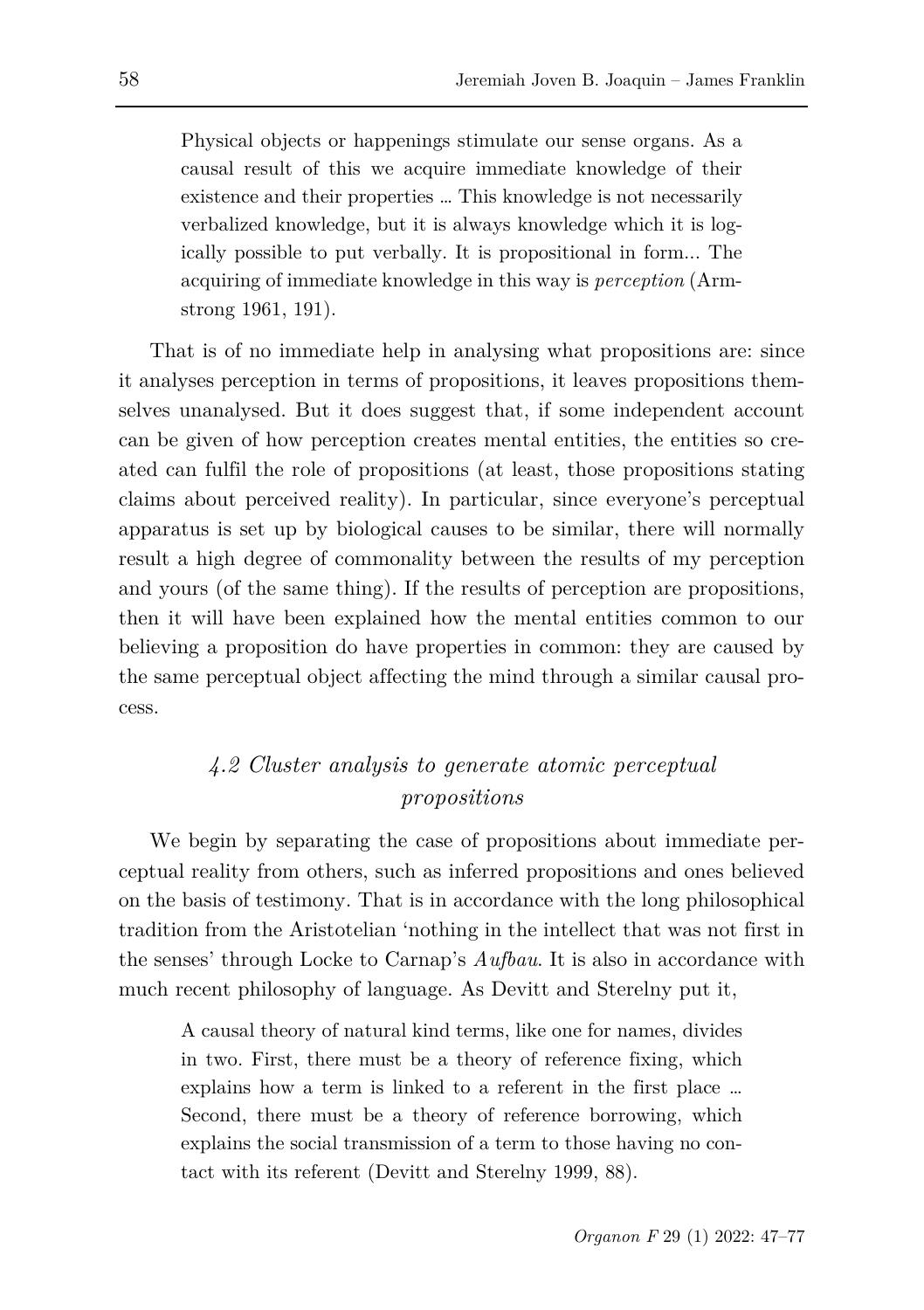That applies to propositions as much as to the terms in them. There are good reasons for that separation into two levels. The understandability of 'It's sunny in California' is parasitic on the understandability of 'It's sunny here'. If we can grasp the nature of immediate perceptual propositions, we can hope to move on to others which stand in a logically dependent relation to them (such as logical combinations of immediate perceptual propositions, or merely possible ones, or reported ones).

The two-level approach is also suggested by the commonality of perceptual recognition to us and nonhuman primates. The ability to form presymbols out of perceptual input is found in the higher primates, but apparently not the compositionality and inference of human language (Zuberbühler 2018), nor reference to more distant or abstract entities. As Wittgenstein neatly puts the two stages, 'A dog believes his master is at the door. But can he also believe his master will come the day after tomorrow?' (Wittgenstein 1953, 174; discussion in DeGrazia 1994) Therefore, it would be desirable if the most basic account of what a proposition-like entity is could rely only on what is possible for the primate mind, leaving more complex operations peculiar to humans for a later stage.

Certainly, achieving an independent account of perceptual grounding has proved very difficult, both at the in-principle level desired by philosophy and at the more detailed level required by cognitive science (and even more so, at the implementable level sought by Artificial Intelligence). The extensive work in those areas has however produced some models that are useful in demonstrating how a mental entity such as one whose properties play the role of a term or proposition could be at once internal to the mind, caused by an appropriate part of physical reality, and endowed with properties shareable by other minds. We will use the simple example of cluster analysis as applied to the symbol grounding problem (Franklin 1996). This is not simply an example or metaphor, but an exercise in abstract task analysis to identify what must be done, minimally, to create an atomic perceptual proposition.

Corresponding to the old philosophical problem of how words get their meaning, cognitive scientists address the 'symbol grounding problem' (Harnad 1990). In an Artificial Intelligence system intended to perform tasks like computer vision, how can the internal symbols which are to represent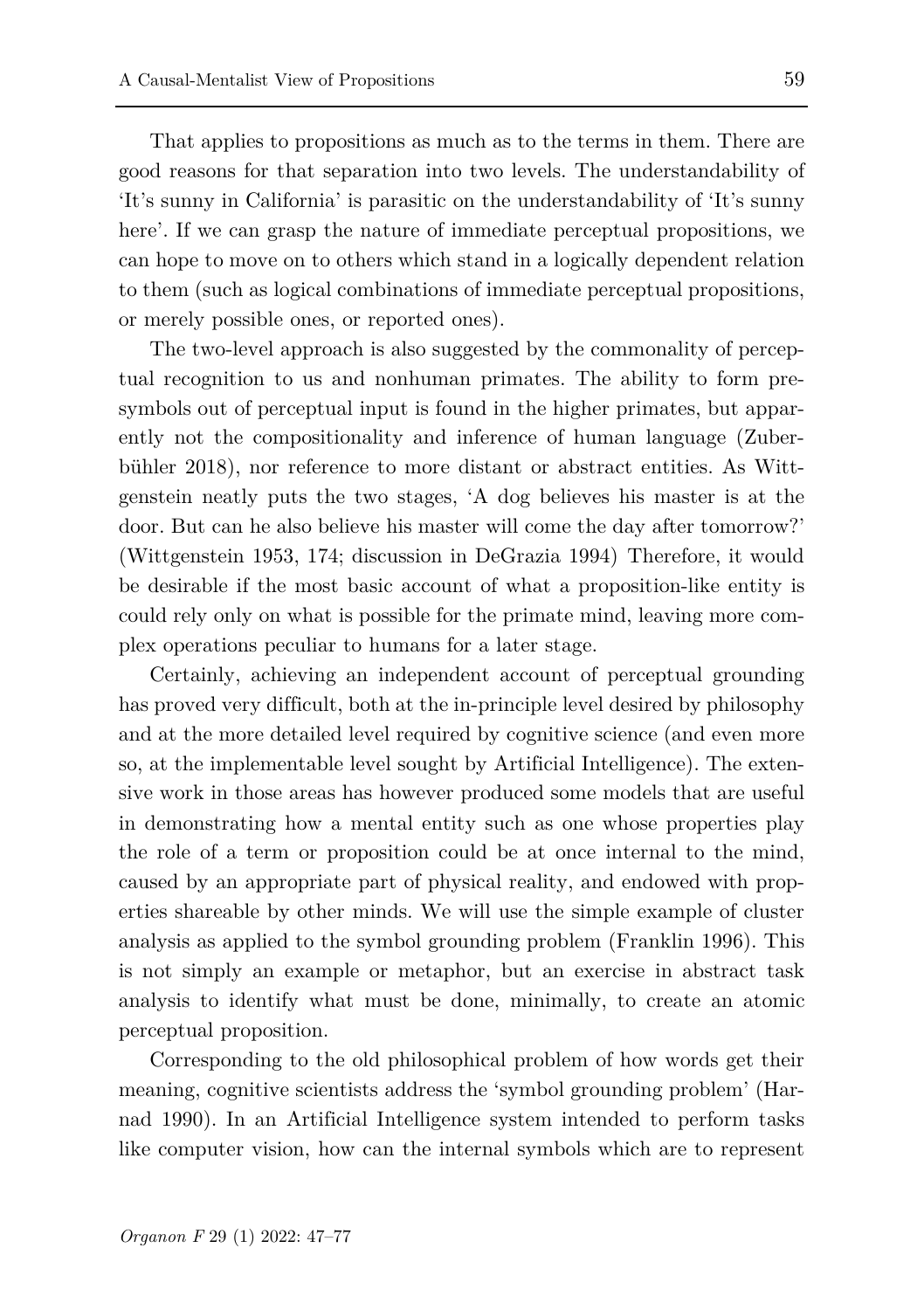pieces of external reality actually be attached to and caused by the perceptual input from that reality? In the vast flux of changing pixel values input to a vision system, how is the relevant part to be identified and labelled so that the system locates and tracks an object? The problem is not simply a technical one: here the main interest is in the task specification and in understanding the kind of algorithm that could possibly solve it, along with the nature of the result. (The distinction between task specification and algorithm is that a task specification states what output is to be created from what input—'make a chocolate cake from these ingredients'; 'sort a list of words into alphabetical order'—while a recipe or algorithm lists the steps to accomplish the task—a definite cake recipe for the cake; for sorting, an algorithm such as bubble sort which repeatedly goes through the list and swaps adjacent items if they are in the wrong order.)

Cluster analysis works like this. Its purpose is to take a heap of points as in Fig. 2 (that is, it is just given unlabelled points with their positions), and to conclude 'There are two clusters, and these points are in cluster A and those are in cluster B.' To the eye, it is easy, but finding and programming an algorithm that performs the task is non-trivial.



Figure 2: Points in two clusters<sup>[1](#page-13-0)</sup>

<span id="page-13-0"></span><sup>1</sup> Figure adapted from: [http://www.philender.com/courses/multivari](http://www.philender.com/courses/multivariate/notes2/cluster0.html)[ate/notes2/cluster0.html.](http://www.philender.com/courses/multivariate/notes2/cluster0.html)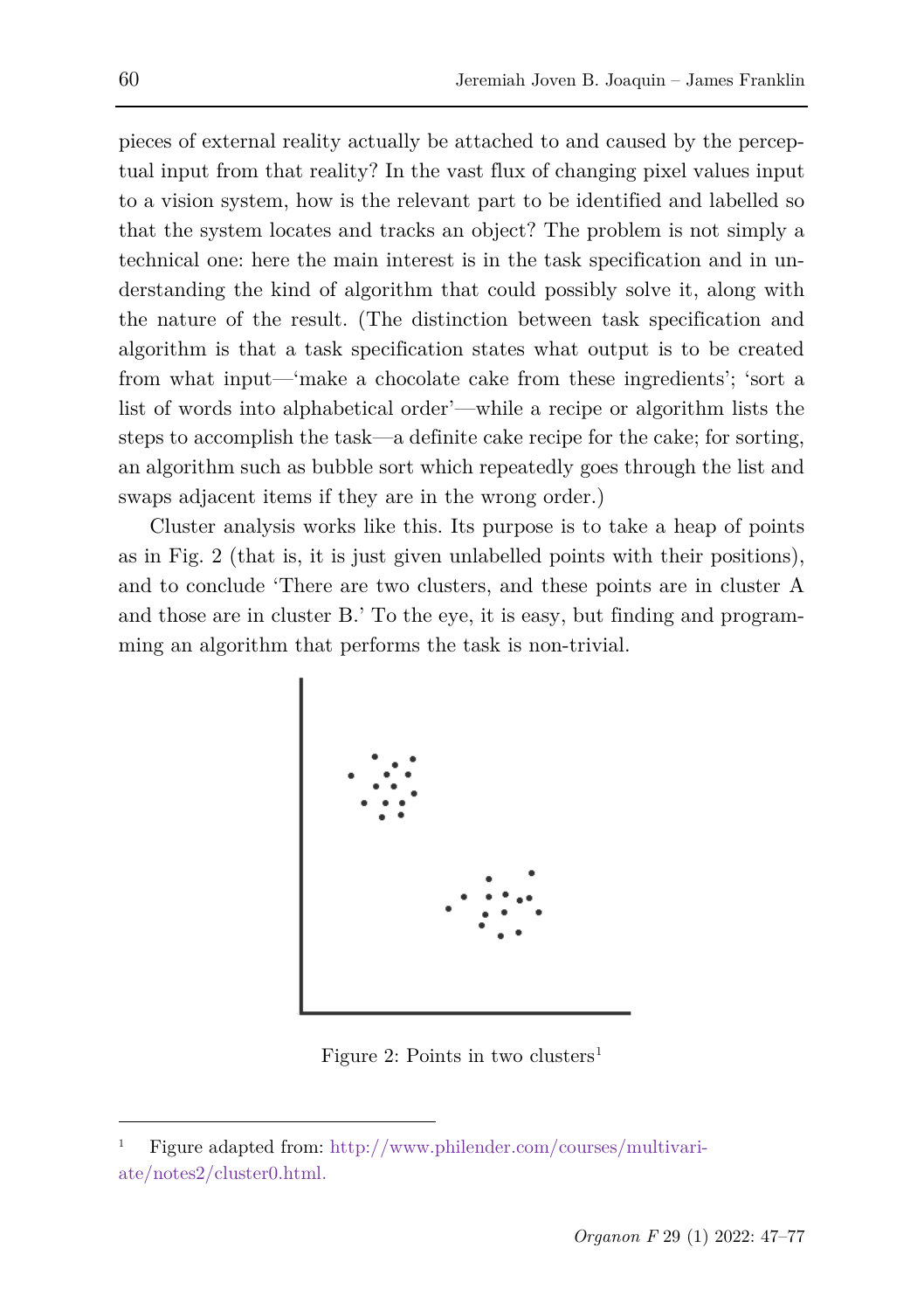The main application of cluster analysis is to 'points' that are not in geometrical space but in 'feature space' (as in Fig. 3, but typically the space has many dimensions). The axes represent features of objects and the degree to which objects possess them. So, a dot placed in the space represents an object, with its position in the space representing the degree to which it has each feature. [2](#page-14-0)



Figure [3](#page-14-1): Clusters of points in feature space<sup>3</sup>

For a vision system (artificial, animal or human) to recognise an object against background requires a form of cluster analysis: the pixels in the object, which are similar to one another in both position and colour, need to be 'stuck together' by the system's software to create the 'object' cluster, while being separated from the 'background' cluster of pixels.

Then once one has an individual cat (say) cut out of the background and identified as a single object, one must perform cluster analysis again (in feature space) to recognise that cats are similar to one another and dogs are similar to one another (across a range of features) and there is not much in between. Hence, there are recognisable natural kinds: cat and dog.

<span id="page-14-1"></span><span id="page-14-0"></span><sup>&</sup>lt;sup>2</sup> For a technical survey, see (Jain, Murty, and Flynn 1999).

<sup>3</sup> Figure adapted from: [http://2.bp.blog-](http://2.bp.blogspot.com/_CWYkOgzhyq0/TAJ4oFopasI/AAAAAAAAADo/NRrS4E3R1cs/s400/cluster_analysis_income_debt.gif)

[spot.com/\\_CWYkOgzhyq0/TAJ4oFopasI/AAAAAAAAADo/NRrS4E3R1cs/s400/](http://2.bp.blogspot.com/_CWYkOgzhyq0/TAJ4oFopasI/AAAAAAAAADo/NRrS4E3R1cs/s400/cluster_analysis_income_debt.gif) cluster analysis income debt.gif.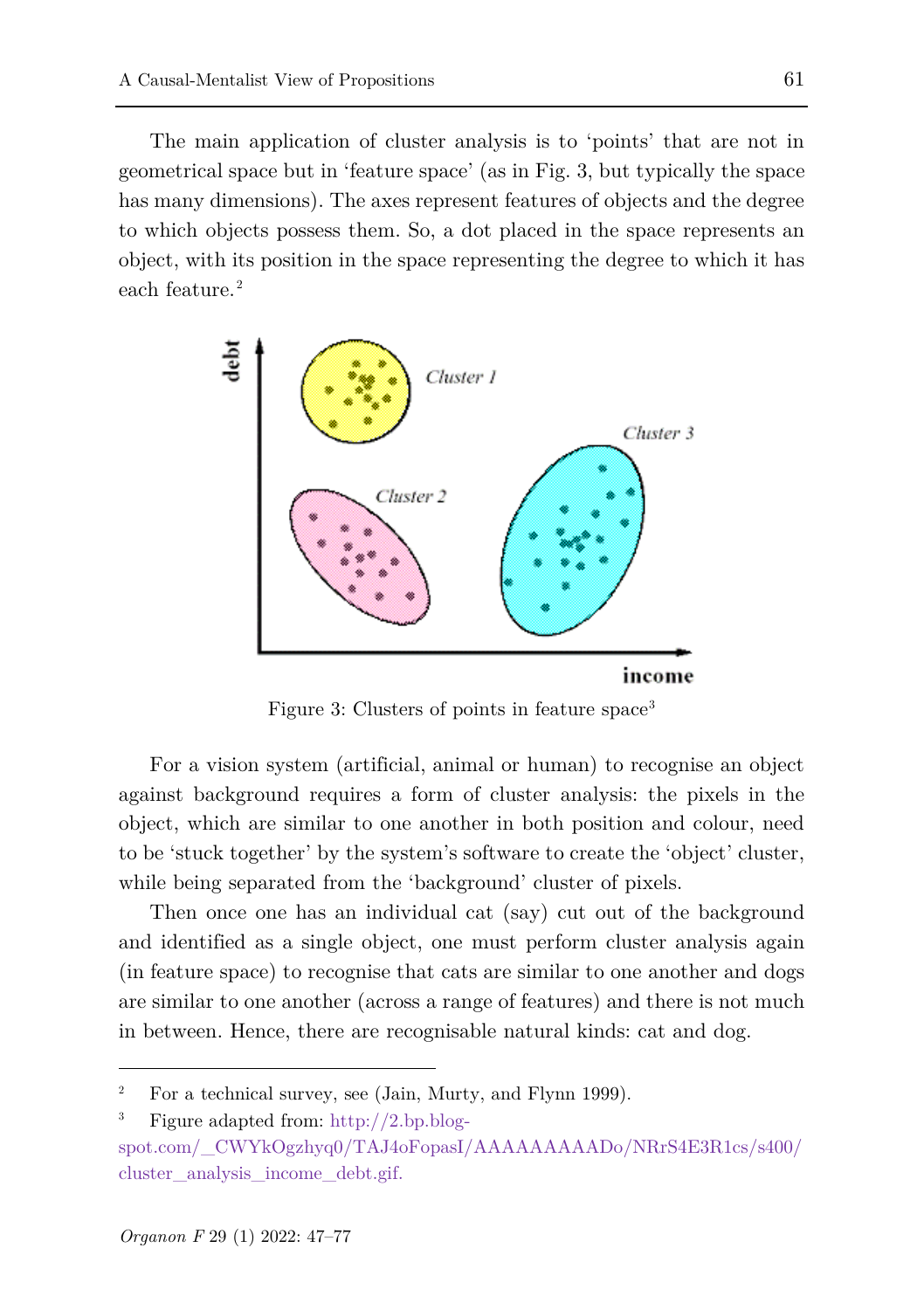How similar inputs have to be (and similar in what ways) to count as in the same cluster is something that the clustering algorithm has to work out for itself. Cluster analysis is an exercise in discretisation—different points in a continuous input space end up classified into a single discrete cluster. Whether different perceivers can recognise sufficiently similar clusters given their somewhat different perceptual inputs is a matter for scientific investigation. The fact that communication using perceptually-generated concepts often succeeds suggests that they do. It is easy to think of the difficulties of classifying handwritten postcode digits, but software exists which does almost perfectly classify them into ten classes.

It is not merely that cluster analysis might be helpful for the problems of early perceptual grouping and of symbol grounding, but that the nature of the problems means that *any* solution to them must be some form of cluster analysis. Such problems all involve forming a discrete object out of a cluster, that is, a mass of neighbouring data points that are all close among themselves, but are all reasonably well separated from other data points.

A clustering algorithm is a perfectly comprehensible series of steps, a recipe implementable in software—whether software written by humans in an AI system or the mental implementation of such an algorithm in the human mind, however that is accomplished (and because we are working at the level of task specifications and algorithms, the theory can remain neutral on the mechanisms by which that is in fact accomplished). An implemented algorithm is a naturalistically acceptable entity, not an inhabitant of a Platonic world: it is just a series of regular scientifically-discoverable steps with inputs and outputs, like the process of photosynthesis. The algorithm does not contain any philosophical overhead such as 'representation' or 'content'.

Nevertheless, its output consists of discrete items that it would be natural for the outside observer to recognise as uncannily resembling terms and propositions. The clusters identified by the algorithm in the flow of experience are labels of naturally grouped persistent objects. While the algorithm requires some structured input—the inflow of perceptual input must have some inhomogeneities actually present, and the feature dimensions are also given—the objects have been discovered in the data by the algorithm, not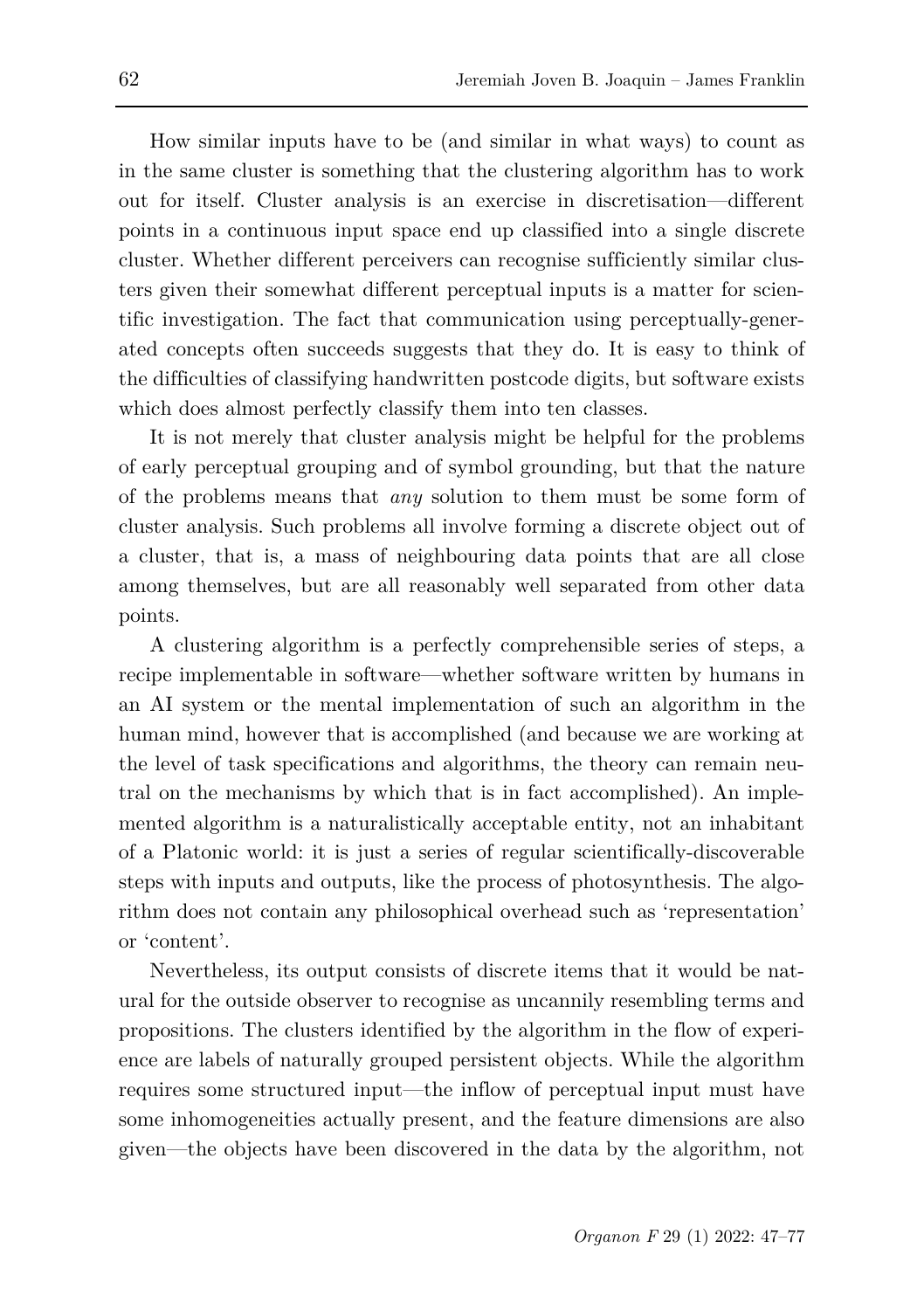presented to it beforehand. Nevertheless, we can find in its output items bearing a resemblance to all of the constituents of an atomic proposition *Fa*. The 'subject' *a* is a cluster found in the points (the pixel positions and values, for example, clumped by the cluster algorithm to form natural discrete objects such as spot against background). The predicate *F* is a region of feature space; for example, the bottom left cluster in Fig. 3 lies in the low-income region of space. (That does require that the system has the capability to represent explicitly dimensions of feature space and their parts; we do not attempt to solve that problem here.) The outside observer is welcome to use the language of representation, so as to agree with Fodor's 'there are internal representations and propositional attitudes are relations that we bear to them.' (Fodor 1978, 519) But representation is an interpretation of what has arisen from the algorithm, not something assumed or input at the start.

The proposition is the (persistent type) association between cluster and region, that is, the output of the clustering algorithm identifying the cluster and where it lies in feature space. One must distinguish between the points in the cluster actually being in that region (a state of affairs in the real world), and the clustering software's explicit identification of the cluster as being in that region (an output of the software). It is the latter that is a proposition. As it is a type, produced similarly in different correctly-functioning minds, it can be common to different minds. In a pre-linguistic animal, there is no more to belief in a perceptual proposition than the algorithmic output (which should be sufficient for action on the basis of that belief). Humans may, as is their wont, add some conscious thoughts and linguistic expressions, but those are not essential to the belief in the proposition.

As with any implemented software, a system performing clustering can be analysed at three levels of abstraction. At the lowest level is the working implementation (code running on a machine, in the computer case; working neurobiology, in the human case). At the next level is the algorithm: the recipe or sequence of steps that is implemented in the code or neural activity. At the highest level is the task analysis or program specification, which describes what the algorithm is to do (in terms of transforming inputs to outputs) without laying down the steps it is to perform to do it. Different algorithms (such as different clustering algorithms) may perform the same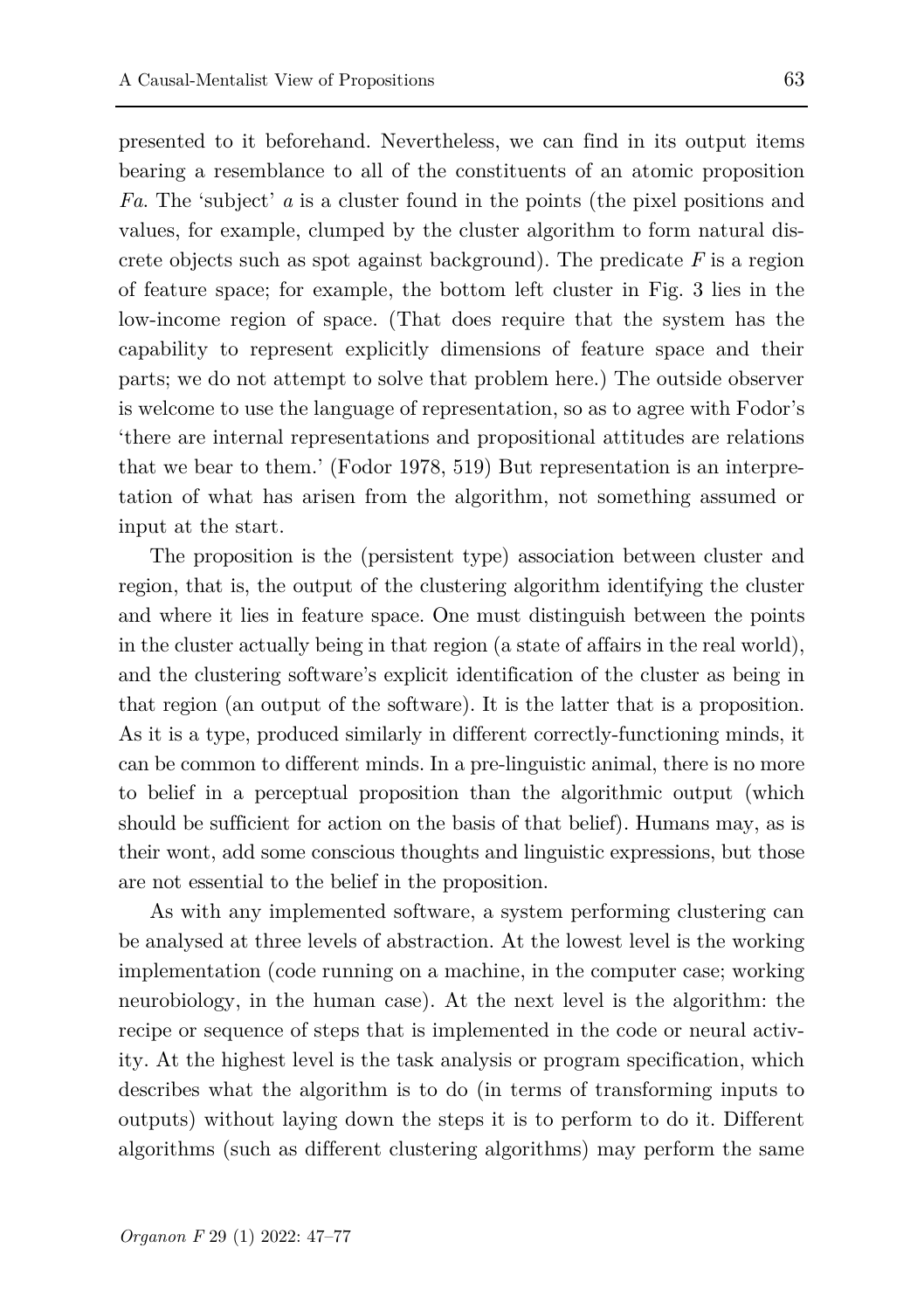task (such as identifying natural clusters in data). For the purpose of identifying propositions, the important level of analysis is the highest, that of specifying the clusters (of objects and kinds) formed by the perceptual clustering. Thus, if Martians have a different algorithm for perception, but identify the same clusters in data, such as cats and mats, their proposition 'the cat sat on the mat' is the same proposition as ours, in virtue of their algorithm satisfying the same program specification as ours.[4](#page-17-0)

The same—task analysis—level is appropriate for deciding whether two people believe the same proposition, such as 'the cat sat on the mat,' on the basis of their slightly differing perceptual experiences. The aim of perceptual algorithms is exactly to create persistent discrete unities out of the continuous flux of perceptual experience. It may succeed exactly, approximately, or not at all, and whether it does so the same way in two perceivers is a scientific question to be examined in the usual ways, such as by checking how similar are their inferences, answers and behaviour on the basis of the proposition believed.

Although task analysis or program specification is an obvious sense 'more abstract' than lower levels, it does not follow that it involves any naturalistically unacceptable *abstracta*. Just as photosynthesis has a more efficient implementation pathway in tropical plants than in temperate-zone ones but still effects the same biochemical transformation (without calling on any non-naturalist entities), so different cognitive algorithms may perform the same cognitive task, such as creating atomic perceptual propositions.

## *4.3 Properties of perceptual propositions generated by cluster analysis*

It is not difficult to read off answers, in that model, to some of the troubling questions about propositions described earlier—at least for atomic propositions that summarise perceptual input.

As to the metaphysical nature of a proposition, it is an explicit internal (mental) persistent discrete entity, generated by internal algorithms acting

<span id="page-17-0"></span><sup>4</sup> The separation of levels of analysis is less clear in the 'perceptual symbol systems' of Barsalou (1999), which otherwise attempts a similar causal analysis to the present one.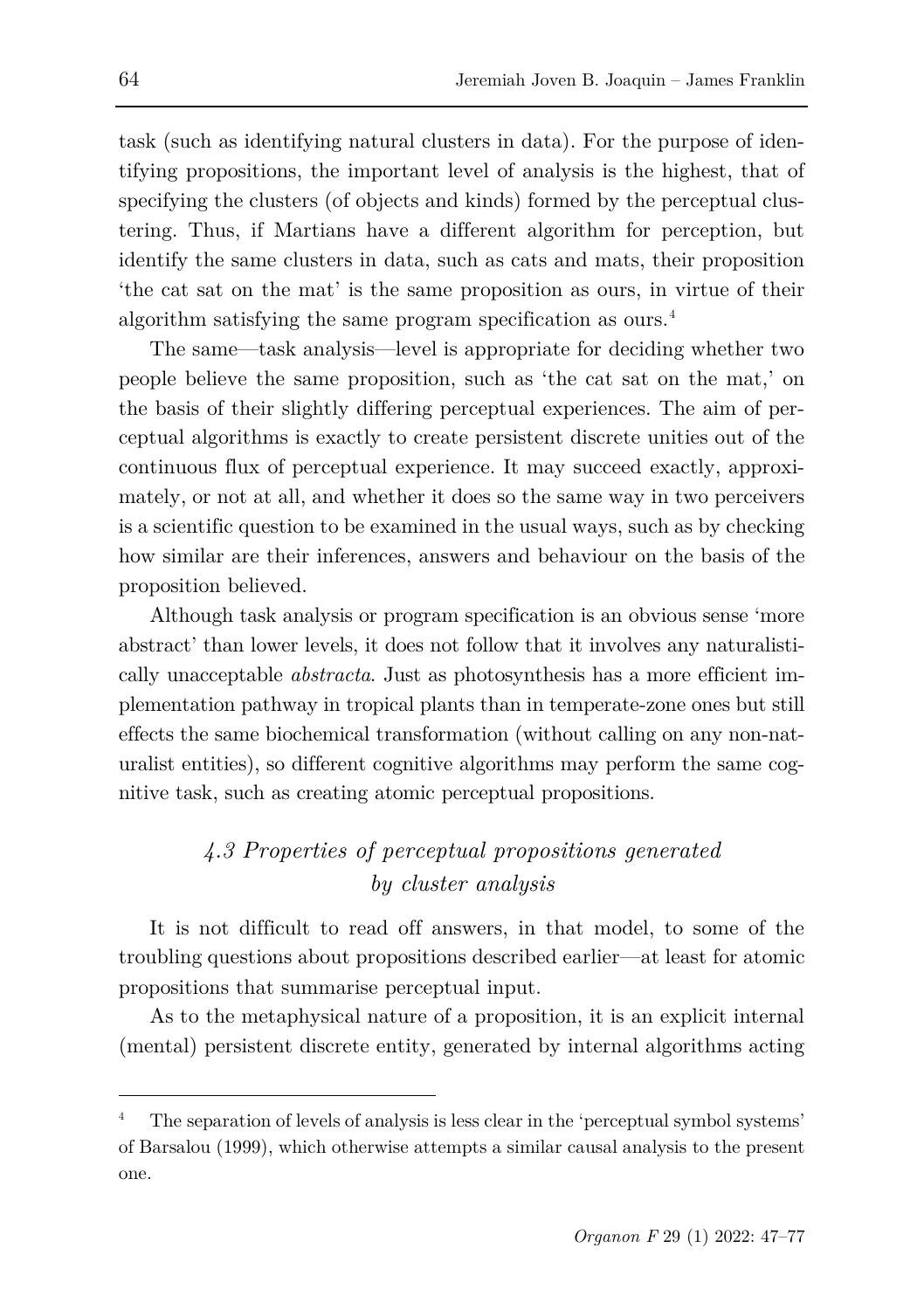(in this case) on perceptual input. 'Explicit' does not mean 'conscious'—the mind's insight into its own workings is notoriously weak—but instead means a discrete output of mental processing, capable of entering into further processing, and in principle capable of being identified by the sciences of psychology and neuroscience.

The way in which the mental (persistent) tokens of propositions in different minds are coordinated and share properties follows from their being the outputs of identical (or very similar) algorithms run on similar data. Just as your cake and mine resemble each other (have similar persistent properties) if we use the same recipe on similar ingredients, so your token internal proposition that there is a cat before us resembles mine in virtue of our having run similar perception-processing clustering algorithms on similar visual input. It is true that if your experience of cats is only of white ones and mine only of black ones, there may be some mismatch between our concepts and thus potential for miscommunication. That is inevitable and algorithms can only do so much with the data they are given.

Compositionality has been explained above: the terms *a* and *F* in the proposition *Fa* are themselves explicit as outputs of the clustering algorithm—they are exactly what the algorithm is designed to output. So is their relationship in the proposition. The fact that terms and propositions are discrete outputs is what allows them to become inputs in the higher levels of discrete processing: for example, to enter into explicit conjunctions and other logical composites and to be expressed in discretely structured natural languages. At least, it allows that in principle. There are some difficult questions as to how human cognition, but apparently animal cognition only minimally, achieves some explicit knowledge of the representational nature of its internal symbols. Those questions are about cognition and not directly about the nature of propositions and cannot be addressed here.

The relation between proposition and state of affairs is, in this simplest case though not necessarily elsewhere, the causal one between data input and algorithmic output. The cat's being on the mat is a state of affairs.<sup>[5](#page-18-0)</sup> The perceptual clustering algorithm identifies discrete objects *cat* and *mat*

<span id="page-18-0"></span><sup>5</sup> We take a realist approach to states of affairs as defended in (Armstrong 1997) and regard them as unproblematic entities in the present context, and as composed of particulars and universals as they seem to be.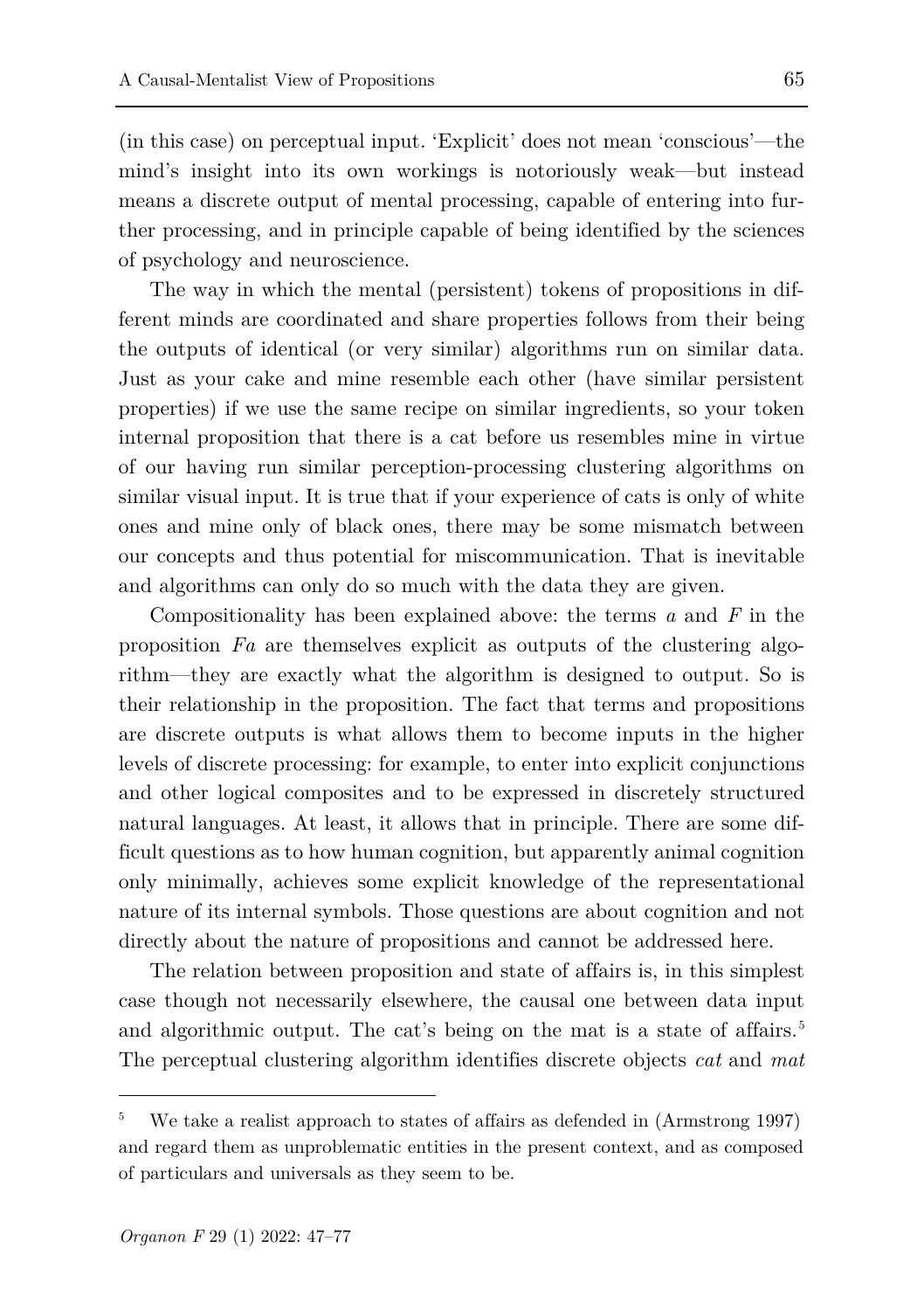in the visual experiential flux, tagged with their positions in space, computed from the visual directions of their parts. Some further processing, but of the same nature, is required to make explicit the spatial relation of cat and mat, inherited from the spatial relations of the perceived pixels belonging to each.

There is more than one way in which that simple causal relation of proposition and state of affairs can become more complicated. Firstly, there are many possible ways to go wrong between input and output; any algorithm implemented in real software can malfunction and, for example, output cluster labels when there are really no clusters in the data. In that case, there is no state of affairs corresponding to the output. Correspondence is thus a relation that may or may not hold between states of affairs and the output of the clustering software: there are certain clusters really in the data, and the algorithm does or does not successfully find them. No external notion of truth has been invoked—correspondence is defined in terms of the properties of the data and the software's performance on the data. Again, the contrast between animal and human cognition is useful for understanding what has been claimed. An animal's internal proposition can rightly be said to represent external reality, but that is a comment made by an outside human philosophical observer and is unknown to the animal. Humans have more insight into their cognition (we do not claim to have explained how) and their awareness of the representational nature of their symbols is useful not only philosophically but for such purposes as logical inference.

Secondly, there are other possibilities for lack of correspondence—mismatches between reality and the outputs of the software − when the discrete outputs of clustering algorithms are used as the inputs of recombinations. Human mental capacities, though apparently not cockroach mental capacities, include explicit recombination of the discrete chunks. '*a* is red' and '*b* is blue' permit the recombination '*a* is blue'<sup>[6](#page-19-0)</sup>; 'X loves Y' permits the recombination 'Y loves X'. This 'systematicity' of thought was adduced in Fodor and Pylyshyn's celebrated (1988) paper as being incompatible with a connectionist architecture for the mind; certainly, it points to the requirement that discrete recombinable entities should be found at a basic level in

<span id="page-19-0"></span><sup>6</sup> Provided that 'red' and 'blue' are recognised as in the same category, something which itself needs to be a capacity of the software.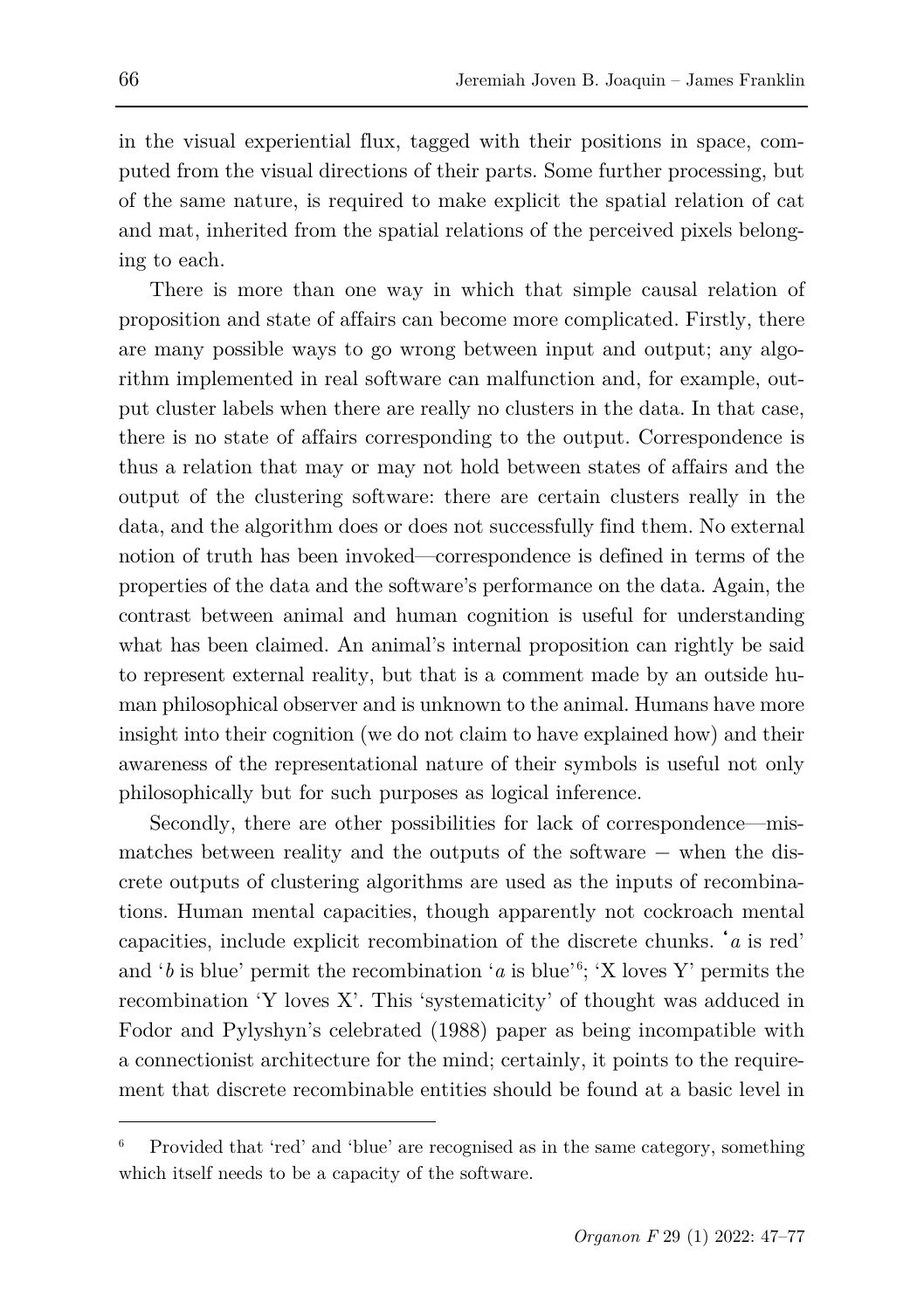thought. The ability to 'mix and match' items is essential in exploring 'what-if' scenarios—thought experiments where humans imagine what would happen in situations that have not occurred yet, or 'mental time travel' (Suddendorf and Corballis 2007). It is the foundation of the human ability to plan. Recombination of (categorically compatible) terms yields something that might be the output of the clustering algorithm applied to some possible state of affairs. Or again, it might not, if the recombination yields an impossible state of affairs: there is no guarantee that recombination of mental items tracks what is really compossible in the outside world. A third way in which the relation of proposition and state of affairs may become more complicated arises when the proposition is more logically complex than an atomic *Fa* or *Gxy*. Those ways cannot be described in detail here. An example is that the relation of the truth-functionally complex proposition '*Fa* and *Gy*' to states of affairs can be explained as inherited from the relations of *Fa* and of *Gy* to states of affairs; that is the point of the connective 'and'. Another story can be told about propositions with complexity like 'X believes that *p*', but clarification can be left until an account is given of how propositions fulfil roles such as objects of belief.

Not mentioned so far is any conscious mental content. It is not denied that there may be such qualia as feelings of *aboutness* or cognitive satisfaction when one entertains propositions. However, just as qualia of blue and red are not an essential part of the story of human perceptual discrimination between blue and red—which may take place without or before any such conscious sensation, even if such qualia exist—so the essential mental entity, the proposition, can perform its cognitive role whether or not accompanied by any qualia or awareness.

### *4.4 Propositions other than perceptual*

It is of course not claimed that clustering algorithms applied to perception can perform an indefinitely large range of knowledge-generation tasks. Early perceptual grouping and object identification form a restricted range of knowledge, albeit a crucial and foundational one. Clustering is just a first and easily understood example, where the relation of input to output can be studied free of complications.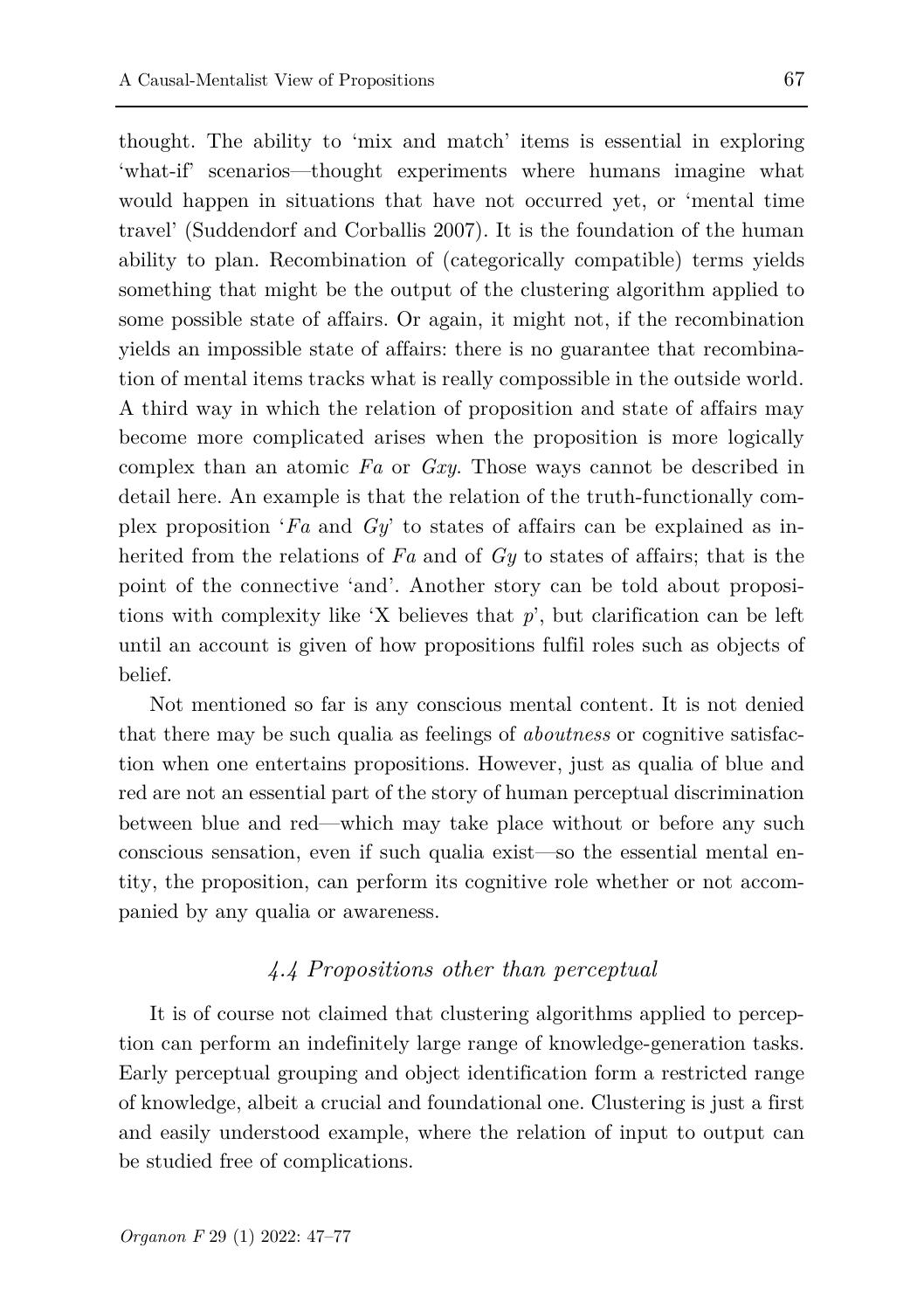However, a good deal is known at least in principle about the generation of non-perceptual propositions from perceptual ones. In developmental psychology, for example, evidence on the production of more inferential knowledge, such as research on 'Bayesian babies', suggests that humans share inbuilt algorithms for inferential knowledge too (Denison, Reed, and Xu 2013). Something was said above about the human ability to speak of merely possible states of affairs through recombination. In the philosophy of language, much has been said about how the social nature of language (once the developing infant has inferred that a world of other minds exists out there) allows for one person to 'catch' propositions from another (Devitt and Sterelny 1999, 96–101). These abilities—apparently very minimal in animals—create a great variety of propositions. They require complex stories as to how they refer to reality (or fail to), but there is no reason to think they require a different account of the nature of propositions. If we understand the nature of perceptual propositions, recombinations of them and their parts are not particularly mysterious in principle.

Propositions involving reference to fictional and abstract entities also need their own story. Again, animals and probably human neonates seem unable to entertain such propositions, confirming the desirability of a twostage approach that starts with perceptual propositions, and suggesting that such questions do not concern the nature of propositions but the nature of those entities. We agree with the argument of Moltmann (2013) that reference to abstract entities is both special and rare. No doubt the ability to refer to fictions and *abstracta* is a development of the ability to recombine. For example, the recognition that '*a* is red' and '*b* is blue' permit the recombination '*a* is blue' can suggest detaching 'blue' as an entity in itself which can be the subject of propositions. If our theory satisfactorily covers the nature of propositions in animals and neonates, its extension to the range of sophisticated entities discussed by adult humans is a matter for special investigations on those topics.

As pointed out by McDaniel (2005), any realist theory of propositions also needs an account of propositions that have never been and will never be entertained by anyone. That is easy for Platonist theories—they all exist in the same way as entertained propositions—but harder for mentalist or linguistic theories. We argue that, as for the question of propositions about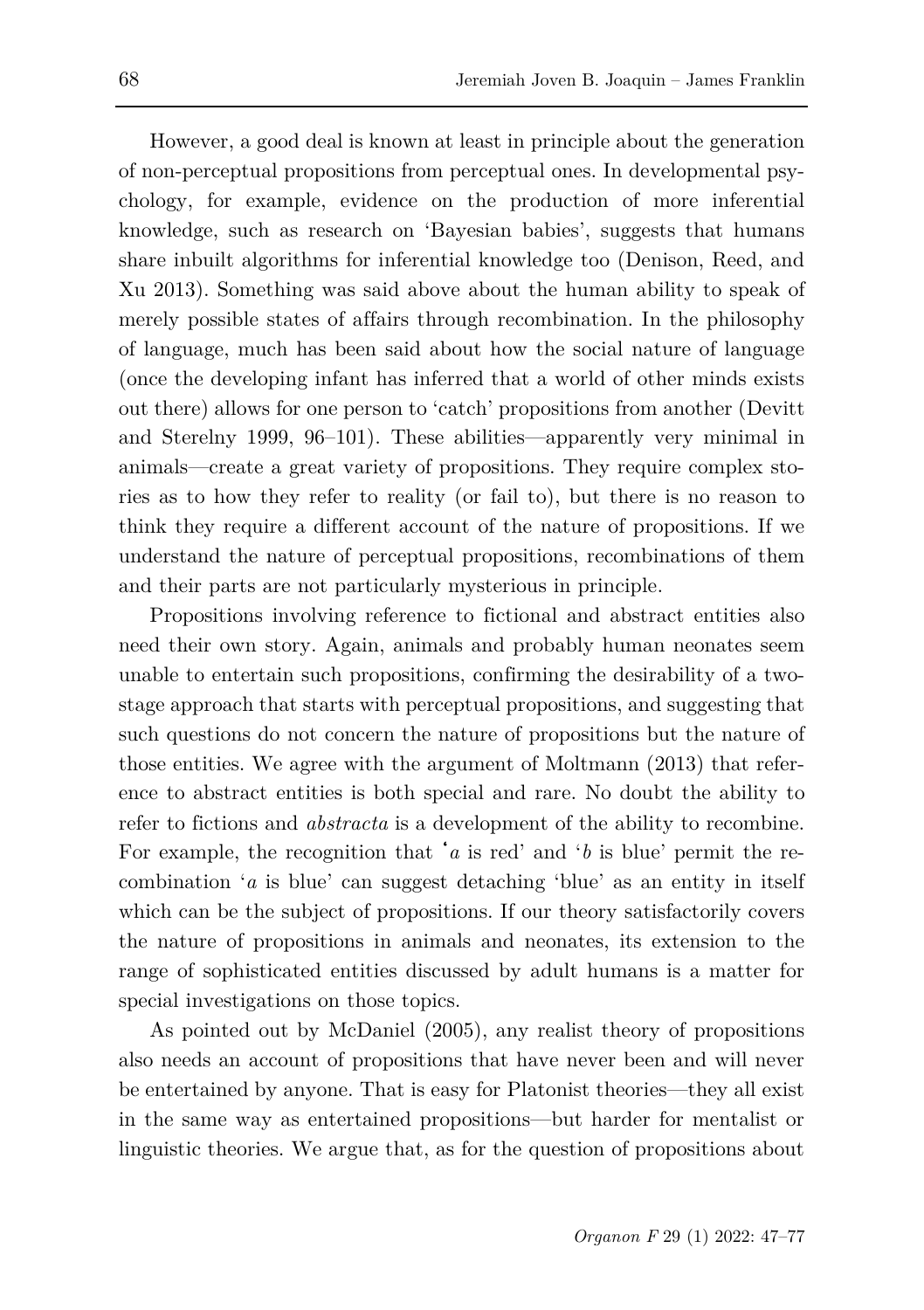abstract entities, it is a problem, but not one about the nature of propositions. It is a problem about the nature of uninstantiated properties. Just as the reality (or otherwise) of an uninstantiated shade of blue is a problem about the metaphysics of properties (Franklin 2015) rather than a problem in the science of colour, so unentertained propositions (on a mentalist view) is a problem about the uninstantiated in general rather than about propositions.

However, an analogy will explain why the problem of unentertained propositions should not be regarded as serious for a naturalist account. Let us consider the corpus of programs written in some computer language; for definiteness let us take an obsolete one such as FORTRAN V, in which a finite number of programs were written but which is no longer used. Suppose we are comparing two philosophies of the nature of computer programs. A Platonist one holds that computer programs (in all languages actual and possible) exist in a Platonic heaven, and an infinitesimal proportion of them are written down by some programmer. An alternative naturalist philosophy holds that computer programs are creations of programmers, even though it is an objective matter which of the symbol strings written down are well-formed FORTRAN V programs. A program is an actual string of symbols created by a person (or machine), and it is a wellformed FORTRAN V program if it follows certain rules. The Platonist will urge the "problem of unwritten FORTRAN V programs" as an objection to the naturalist theory. How serious is that objection?

It is not a serious objection. Many natural processes are generative of possibilities that are never realised. Darwinian evolution could generate many species other than those actually found in the history of life on earth, while organic chemistry could generate many compounds other than those it actually does. That is no reason to think that species or organic compounds are really Platonic entities. The Platonist does believe that any species or compound, actual or possible, reflects some Platonic archetype, but for the naturalist who rejects that on general metaphysical grounds, there is no further "problem of unrealised species/compounds/programs". Those are just latent (and predictable) possibilities of the natural generative process. It is the same with propositions: given a naturalist story of how entertained ones are formed, such as has been presented here, the process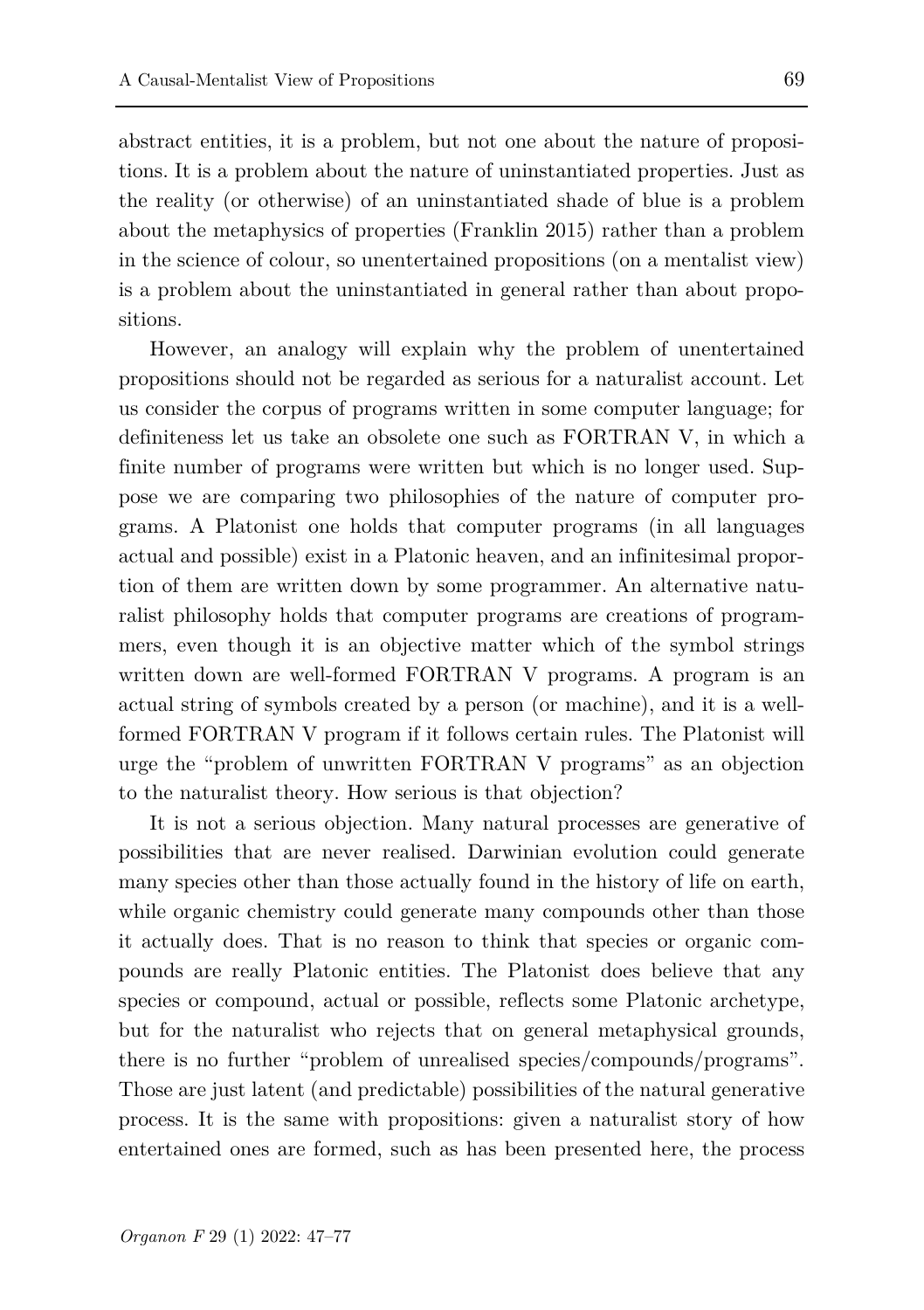has natural generative possibilities for further propositions that may not ever be entertained. But that is not a reason to reject a naturalist process.

The case of false propositions is considered below; false propositions, even perceptual ones, cannot be directly caused by perceivable reality.

## **5. Coordination of propositions between minds via game theory**

Before turning to the question of how the mental entities that have been identified as propositions fulfil the roles initially laid down for propositions, such as being truth-bearers and objects of belief, one further issue needs to be addressed, namely the coordination of propositions between different believers (human believers, if not animal ones), and the public standing of propositions. Although it has been explained how (tokens of) propositions in different minds can share properties in virtue of being the output of similar algorithms on similar data, that still leaves propositions as (types of) private entities hidden in minds. How can they acquire sufficient public standing to allow communication? How can there be reliable coordination between propositions in different minds, so that standard communication cues like words and gestures reliably induce the same proposition (type) in different minds? That is a further task, which it seems that humans can do but animals cannot—cats can discretise perceptual input in a similar way to humans (that is a minimal requirement for recognising conspecifics and prey, which higher animals can do), but they do not appear to coordinate their internal propositions with other cats.

As a simple model for how that is possible, and possible for the sort of mental entities that have been identified as propositions by the theory being put forward here, consider the stability of strategies in game theory. In an Iterated Prisoner's Dilemma game, the tit-for-tat strategy is a stable equilibrium. The game has two players, with a simultaneous choice at each step between two moves, 'cooperate' and 'defect'. If both cooperate, the payoff is better for both than if both defect, but a temptation to defect results from the rule that if one player cooperates and the other defects, the defecting player is well rewarded and the cooperating player punished. The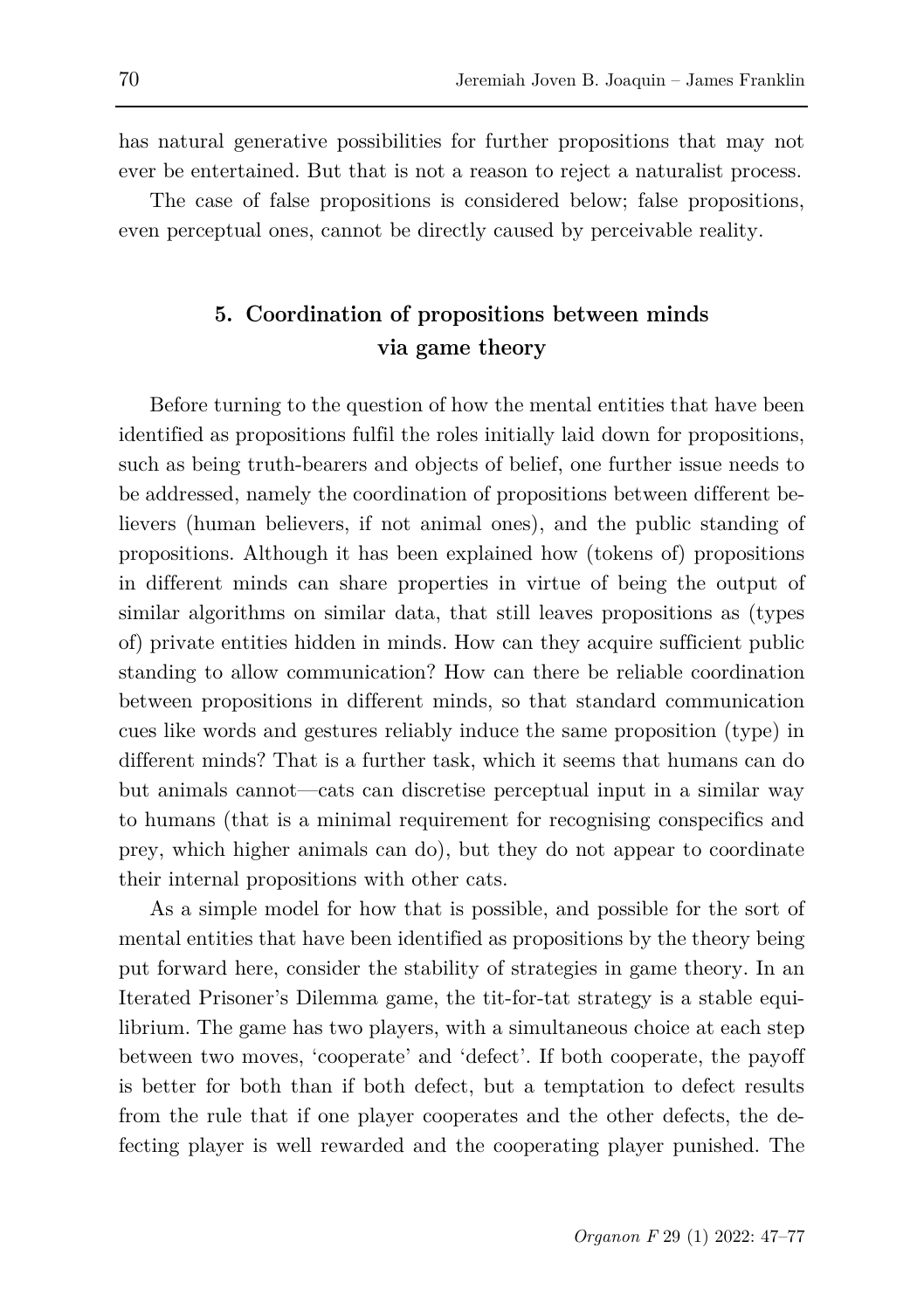tit-for-tat strategy (play the move that the other player played in the last round) permits cooperation to develop, to the benefit of both players, but avoids the perils of being played for a sucker time after time. The game is mentally dependent, in the sense that a round of play occurs as a result of the players' intentions to play it (and of each player's knowing that the other has such an intention). It is an objective, mind-independent fact, however, that tit-for-tat is the best way to play it—the way that leads reliably to the best outcome for each player in the medium to long term so that rational players will tend towards that strategy. That strategy will then typically be observed to be implemented in the game (if the players are indeed rational): it will be observed that plays do agree with the move chosen by the other player in the previous round, and questioning may elicit agreement from the players that they are following that strategy. There is a mental type whose tokens in each player mean they are both playing titfor-tat. Neither a pattern observed in the sequence of moves nor an intention to follow such a pattern is normally thought to require the existence of any Platonic entity such as an 'abstract strategy'. There are no entities metaphysically more mysterious than instantiated patterns and the intentions of individuals.

The analogy between game-theoretic strategies and the interpersonal coordination of propositions is closer than it looks. To speak minimally and somewhat naively: propositions can typically be expressed in language, and one main purpose of doing so is to communicate. Communication is, among other things, a game-theoretic exercise. When a speaker enunciates a sign with the intention that the hearer should read it as a sign and take it in a certain way, the hearer's move in the cooperative communication game involves his guessing the way in which the speaker intends the sign to be taken. It is an iterated game, so the history of cues that have worked is relevant to future moves. Thus, public language coordinates the induction of propositions across minds. (This is similar to the philosophy of communication of Lewis (1969), and Grice's (1989, chap. 2) 'cooperative' principle of conversation, needed to allow a hearer to infer what a speaker intends from the speaker's public utterance.) That does not imply, however, that the tokens of propositions themselves are public or somehow in the external world. Like the intention to play a round of a game, the token proposition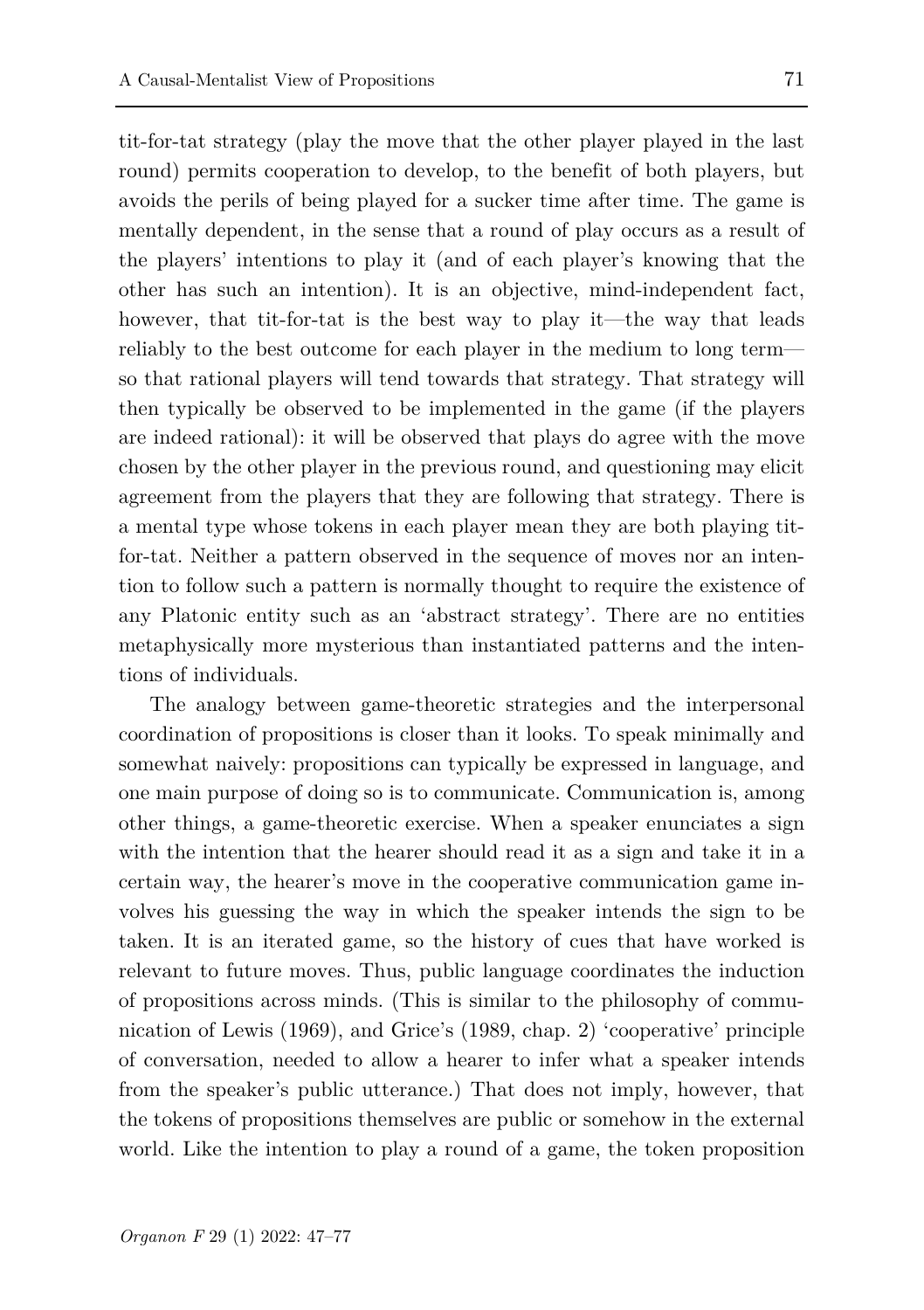is a mental entity, but communication is possible because of the coordination of mental entities driven by the game of communication.

## **6. How propositions as algorithmically coordinated mental entities fulfil the traditional roles of propositions**

It remains to be explained how this theory of propositions—mental entities sharing properties through their creation by common algorithms and coordinated by game-theoretic communication requirements—accounts for the roles of the proposition, as listed in the first section above.

Their role as *truth-bearers* follows from what has been said about correspondence. An implementation of an algorithm to find the real clusters in perceptual data can succeed or fail in doing so, whence the result can be called true or false. (Allowable) recombination of the discrete outputs of the algorithm—the terms of a potential proposition − creates an internal proposition that could be the output of the algorithm applied to some possible state of affairs; the recombination is true or false according as that state of affairs obtains or not.

Propositions as conceived here are the *objects of belief* because they are actually identified with (implicit, dispositional) beliefs. There is nothing to the implicit belief that *p* over and above its having been installed in the mind by the belief-creating algorithm; which in the simplest case is the clustering algorithm applied to perception. (Of course, inferred beliefs need a further account of the process creating them out of immediate beliefs, but that does not bear on the nature of propositions itself.) Explicit, occurrent beliefs, such as consciously entertained or linguistically expressed ones, are created by the mysterious process by which the human mind can reflect on and bring to consciousness some of its contents. How that happens is again not directly relevant to the nature of propositions.

The story about the origin of propositions does not involve language in any essential way, so it has been explained in principle how propositions can be the *meanings common to sentences* of different languages. The clustering algorithm is independent of language—indeed, it is a precondition of the learnability of language. For an infant to associate the sound 'cat' with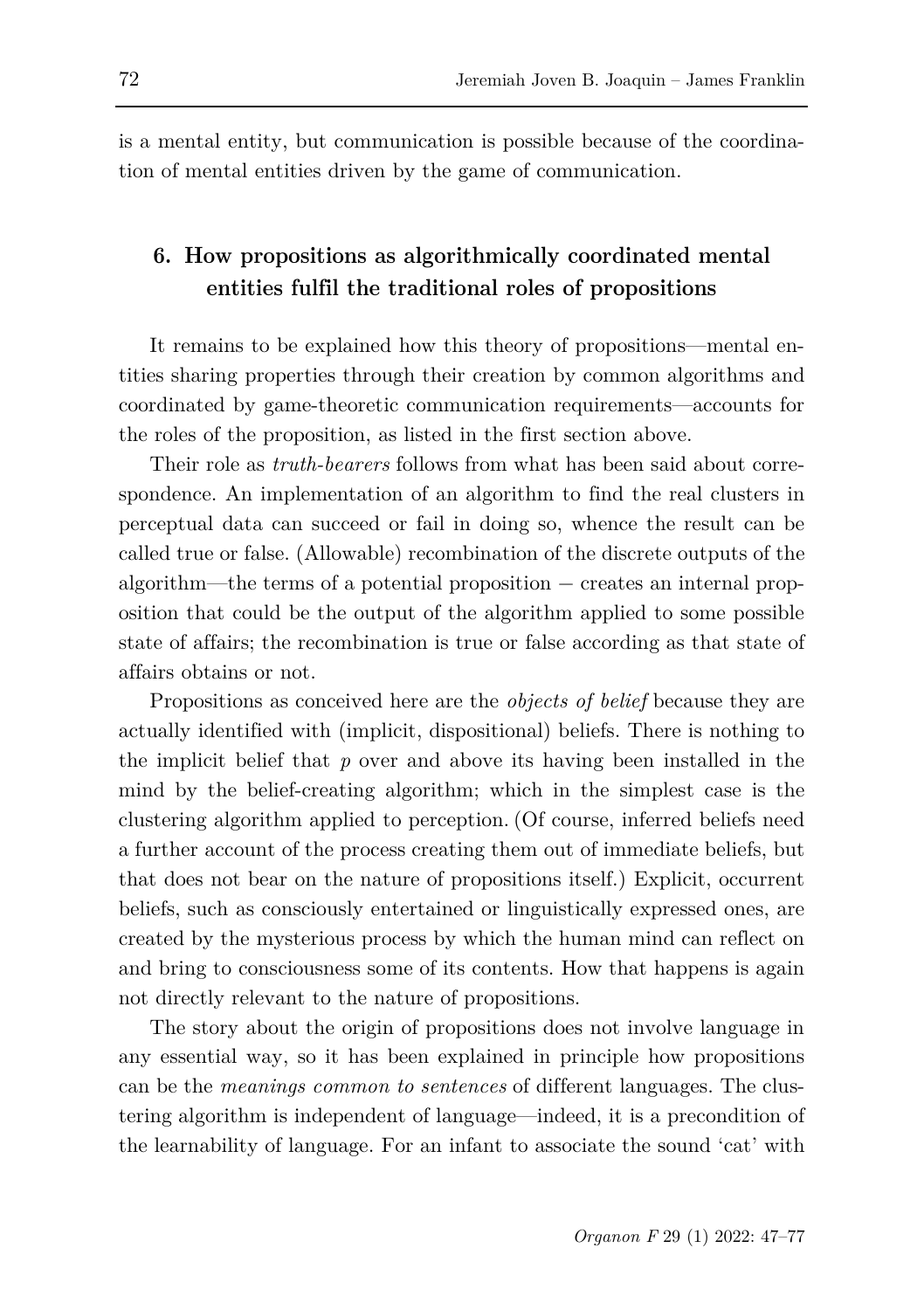experiences of cats, it must have solved four perceptual discretatision or clustering problems first: (1) It has to cut individual cats out of the visual background, (2) it has to classify those objects as (potentially) a single kind, then (3) it has to segment the sound stream so that the syllable 'cat' is isolated, and finally, (4) it has to classify that occurrence of 'cat' with other occurrences of that syllable. Only after that can there be association between the syllable-type 'cat' and experience of the type cats. Thus, organising perceptual experience into discrete repeatable pieces has to take place before questions about the meaning of words can even arise. It is to be expected that linguistic expressions of simple terms and propositions would be intertranslatable between different languages, although there is scope for different languages to construct different complex concepts from combinations of the simples, resulting in some mismatch of meanings of statements in different languages. That is observed to be the case (Wierzbicka 1996).

It is harder to explain why propositions as conceived here, as coordinated mental entities, should be *the relata of logical relations*. It is not clear why mental entities, even when tied down and given objectivity by the causality of an algorithm or the coordination imposed by the cooperative game of communication, should be subject to the absolute, mind-independent necessity of relations such as logical consequence or logical contrariety. The clue lies in the connection between logical relations and truth. As an account of the truth of propositions has already been given, in terms of a certain kind of correspondence between propositions and states of affairs, logical relations should be explained in the same way. A particularly clear case is the close connection between the logical consequence relation between (certain) propositions and the inclusion relation between states of affairs. The state of affairs of this raven's being black is a *part* of the state of affairs of this raven and its neighbour both being black. It is thus impossible for the latter state of affairs to obtain without the former also obtaining. If now a perceptual clustering algorithm (correctly) applies to those states of affairs and extracts the propositions that this raven is black and that both ravens are black, respectively, then the relation of logical implication holds between the latter and the former. It 'mirrors', so to speak, the inclusion relation between the states of affairs, meaning that the inclusion relation between the states of affairs is the truthmaker of the fact that it is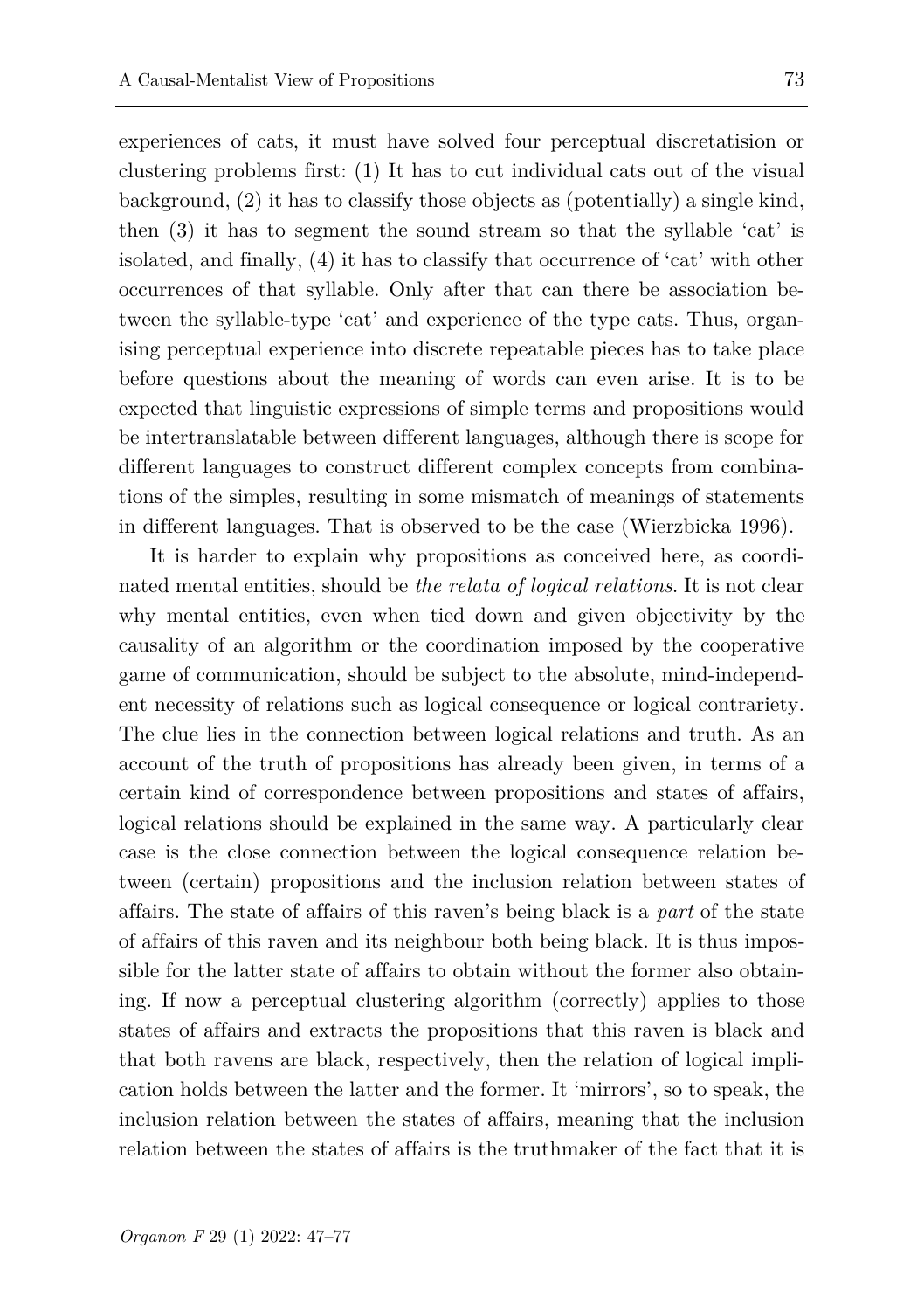impossible for the second proposition to be true without the first also being true. That is, the latter proposition implies the former.

While that is the start of the story, it does not cover all cases. It does not explain why the proposition that this raven is white is implied by the proposition that this raven and its neighbour are both white, because those propositions are false and so do not correspond to any states of affairs, hence there is no inclusion relation between states of affairs to act as the truthmaker of their logical relation. Nevertheless, the potential for those propositions to result from actual states of affairs determines their logical relations. This raven's being white and these two ravens' being white are possible states of affairs, the first of which would be a part of the second, if they obtained. Hence, it is impossible that the second should obtain without the first, whence the second proposition logically implies the first.

Naturally that will create a problem for propositions that purport to describe what are in fact impossible states of affairs. But again, it is not the business of the theory of propositions to explain the philosophical complexities of all the things that propositions could (or could not) be about.

### **7. Conclusion**

There is every reason to agree with the tradition that there are such things as propositions, entities that fulfil roles such as objects of beliefs and relata of logical relations. But there is no reason why the requirement that propositions be objective and shareable should lead philosophy on a wild goose chase into a Platonic realm of *abstracta*. Objectivity is available to mental entities, via the cognitive algorithms and game-theoretic coordination strategies that we all share. Those algorithms induce in different minds (implicit) beliefs. The beliefs in different minds share properties that allow them to fill the roles of propositions.

#### **Acknowledgments**

A version of this paper was presented at the Propositions, Reference, and Meaning Workshop held in November 14-15, 2019 at the Institute of Philosophy, Slovak Academy of Sciences, Bratislava, Slovakia. We would like to thank the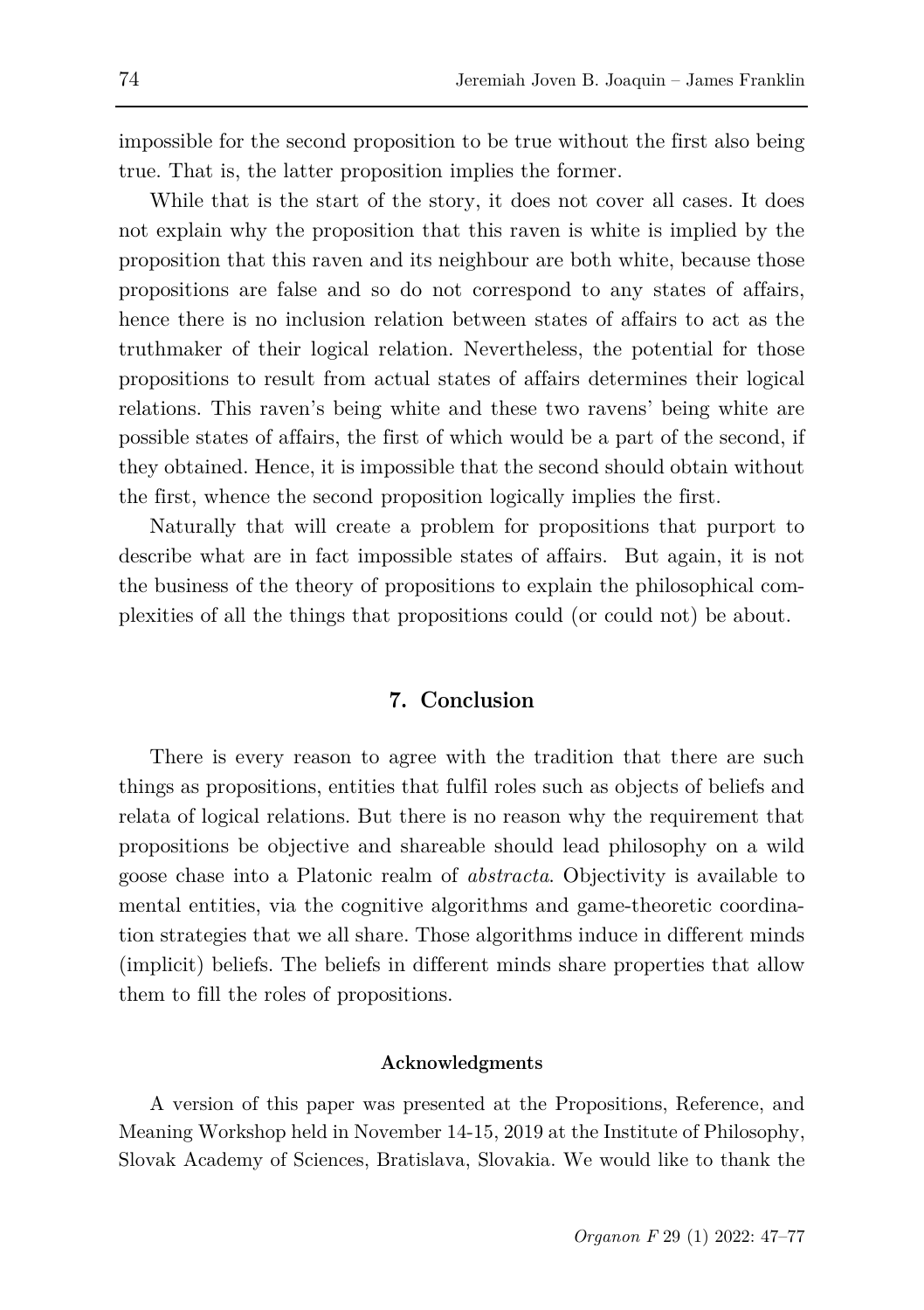organizers and participants of the workshop for their useful comments and suggestions.

#### **References**

- Armstrong, David M. 1961. *[Perception and the Physical World](https://www.zotero.org/google-docs/?WiwC9A)*[. New York: Hu](https://www.zotero.org/google-docs/?WiwC9A)[manities Press.](https://www.zotero.org/google-docs/?WiwC9A)
- [Armstrong, David M. 1978.](https://www.zotero.org/google-docs/?WiwC9A) *Universals and Scientific Realism*[. Cambridge: Cam](https://www.zotero.org/google-docs/?WiwC9A)[bridge University Press.](https://www.zotero.org/google-docs/?WiwC9A)
- [Armstrong, David M. 1997.](https://www.zotero.org/google-docs/?WiwC9A) *A World of States of Affairs*[. Cambridge: Cambridge](https://www.zotero.org/google-docs/?WiwC9A)  [University Press.](https://www.zotero.org/google-docs/?WiwC9A)
- Barsalou, Lawrence W. 1999. "Perceptual Symbol Systems." *[Behavioral and Brain](https://www.zotero.org/google-docs/?WiwC9A)  [Sciences](https://www.zotero.org/google-docs/?WiwC9A)* 22 (4): 577–660.<https://doi.org/10.1017/S0140525X99002149>
- Briggs, Rachael, and Mark Jago. 2012. "Propositions and Same-Saying: Introduction." *Synthese* 189 (1): 1–10.<https://doi.org/10.1007/s11229-012-0091-1>
- Caplan, Ben. 2016. "Soames's New Conception of Propositions." *[Philosophical](https://www.zotero.org/google-docs/?WiwC9A)  [Studies](https://www.zotero.org/google-docs/?WiwC9A)* [173 \(9\): 2533–49.](https://www.zotero.org/google-docs/?WiwC9A) <https://doi.org/10.1007/s11098-016-0633-3>
- [Chalmers, David. 2012.](https://www.zotero.org/google-docs/?WiwC9A) *Constructing the World*[. Oxford: Oxford University Press.](https://www.zotero.org/google-docs/?WiwC9A)
- Davis, Wayne A. 2005*. [Nondescriptive Meaning and Reference: An Ideational Se](https://www.zotero.org/google-docs/?WiwC9A)[mantics](https://www.zotero.org/google-docs/?WiwC9A)*[. Oxford University Press.](https://www.zotero.org/google-docs/?WiwC9A)
- DeGrazia, David. 1994. "Wittgenstein and the Mental Life of Animals." *History of Philosophy Quarterly* 11 (1): 121–37.
- Denison, Stephanie, Christie Reed, and Fei Xu. 2013. "The Emergence of Probabilistic Reasoning in Very Young Infants: Evidence from 4.5- and 6-Month-Olds." *[Developmental Psychology](https://www.zotero.org/google-docs/?WiwC9A)* [49 \(2\):](https://www.zotero.org/google-docs/?WiwC9A) 243–49.<https://doi.org/10.1037/a0028278>
- Devitt, Michael, and Kim Sterelny. 1999*. [Language and Reality: An Introduction](https://www.zotero.org/google-docs/?WiwC9A)  [to the Philosophy of Language](https://www.zotero.org/google-docs/?WiwC9A)*[. 2nd ed. Boston, Mass.: MIT Press.](https://www.zotero.org/google-docs/?WiwC9A)
- Duncan, Matt. 2018. "Propositions Are Not Simple." *[Philosophy and Phenomeno](https://www.zotero.org/google-docs/?WiwC9A)[logical Research](https://www.zotero.org/google-docs/?WiwC9A)* 351–66.<https://doi.org/10.1111/phpr.12362>
- Fodor, Jerry. 1978. "Propositional Attitudes." *Monist* 61: 501–23. <https://doi.org/10.5840/monist197861444>
- Fodor, Jerry A., and Zenon W. Pylyshyn. 1988. "Connectionism and Cognitive Architecture: A Critical Analysis." *[Cognition](https://www.zotero.org/google-docs/?WiwC9A)* 28 (1): 3–71. [https://doi.org/10.1016/0010-0277\(88\)90031-5](https://doi.org/10.1016/0010-0277(88)90031-5)
- Franklin, James. 1996. "How a Neural Net Grows Symbols." *Proceedings of the Seventh Australian Conference on Neural Networks*, Canberra, 91–6.
- Franklin, James. 2015. "Uninstantiated Properties and Semi-Platonist Aristotelianism." *Review of Metaphysics* 69 (1): 25–45.
- Frege, Gottlob. 1956. "The Thought: A Logical Inquiry." *[Mind](https://www.zotero.org/google-docs/?WiwC9A)* [65 \(259\): 289–311.](https://www.zotero.org/google-docs/?WiwC9A)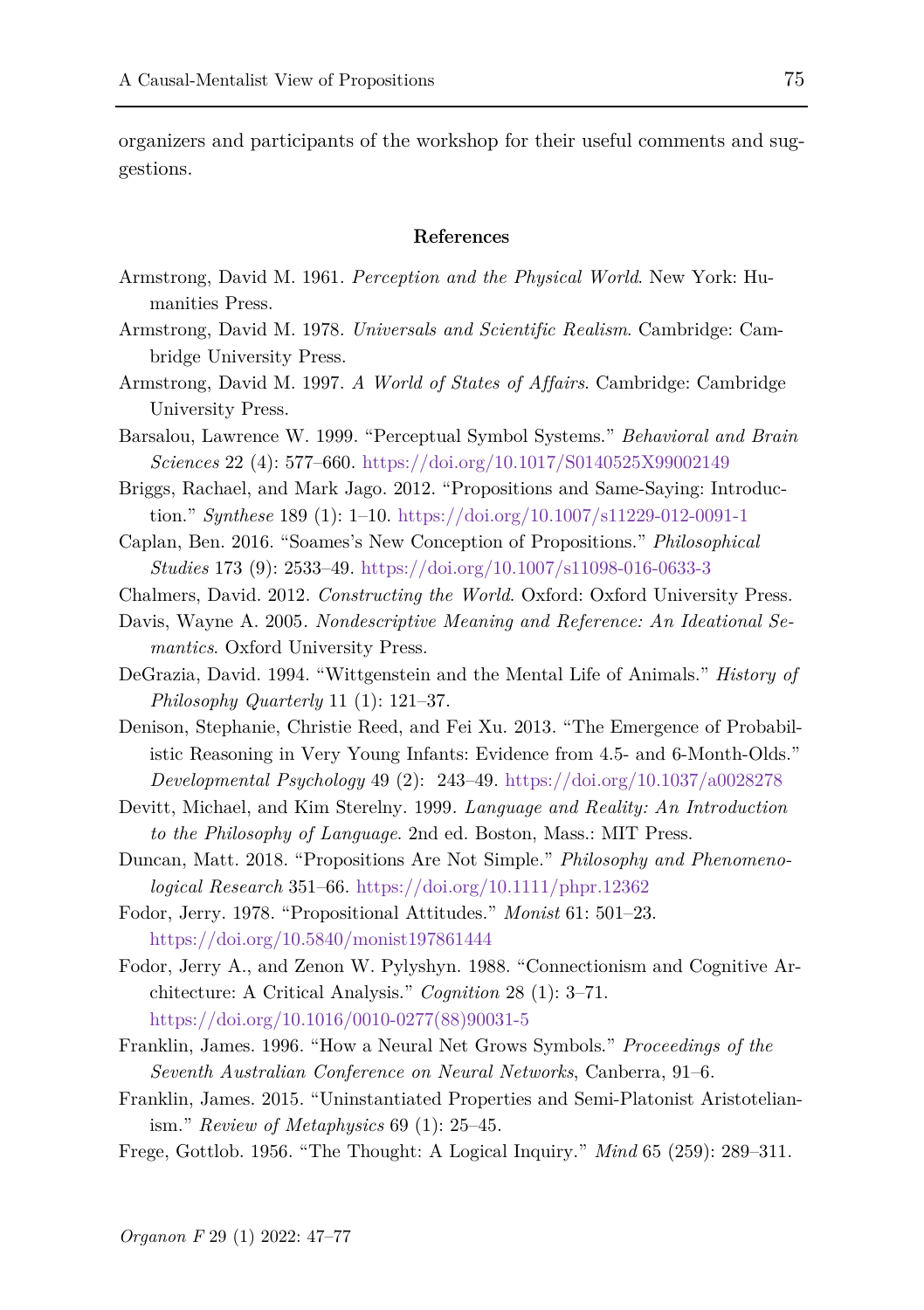- [Grice, H. P. 1989.](https://www.zotero.org/google-docs/?WiwC9A) *Studies in the Way of Words*[. Princeton, NJ: Harvard Univer](https://www.zotero.org/google-docs/?WiwC9A)[sity Press.](https://www.zotero.org/google-docs/?WiwC9A)
- Hanks, Peter. 2009. "Recent Work on Propositions." *[Philosophy Compass](https://www.zotero.org/google-docs/?WiwC9A)* [4 \(3\):](https://www.zotero.org/google-docs/?WiwC9A)  [469–86.](https://www.zotero.org/google-docs/?WiwC9A)
- Hanks, Peter. 2011. "Structured Propositions as Types." *Mind* 120 (477): 11–52.
- [Hanks, Peter. 2015.](https://www.zotero.org/google-docs/?WiwC9A) *Propositional Content*[. Oxford: Oxford University Press.](https://www.zotero.org/google-docs/?WiwC9A)
- Harnad, Stevan. 1990. "The Symbol Grounding Problem." *[Physica D: Nonlinear](https://www.zotero.org/google-docs/?WiwC9A)  [Phenomena](https://www.zotero.org/google-docs/?WiwC9A)* 42 (1): 335–46. [https://doi.org/10.1016/0167-2789\(90\)90087-6](https://doi.org/10.1016/0167-2789(90)90087-6)
- Jain, A. K., M. N. Murty, and P. J. Flynn. 1999. "Data Clustering: A Review." *[ACM Computing Surveys](https://www.zotero.org/google-docs/?WiwC9A)* 31 (3): 264–323. <https://doi.org/10.1145/331499.331504>
- [Jubien, Michael. 2001. "Propositions and the Objects of Thought."](https://www.zotero.org/google-docs/?WiwC9A) *[Philosophical](https://www.zotero.org/google-docs/?WiwC9A)  [Studies](https://www.zotero.org/google-docs/?WiwC9A)* [104 \(1\): 47–62.](https://www.zotero.org/google-docs/?WiwC9A) <https://doi.org/10.1023/A:1010361210072>
- King, Jeffrey C. 2009. "Questions of Unity." *Proceedings of the Aristotelian Society* 109 (1pt3): 257–77.<https://doi.org/10.1111/j.1467-9264.2009.00267.x>
- King, Jeffrey C. 2019. "Structured Propositions." In *[The Stanford Encyclopedia of](https://www.zotero.org/google-docs/?WiwC9A)  [Philosophy](https://www.zotero.org/google-docs/?WiwC9A)*[, edited by Edward N. Zalta, Summer 2019. Metaphysics Research](https://www.zotero.org/google-docs/?WiwC9A)  [Lab, Stanford University.](https://www.zotero.org/google-docs/?WiwC9A) [https://plato.stanford.edu/entries/propositions](https://plato.stanford.edu/entries/propositions-structured/)[structured/](https://plato.stanford.edu/entries/propositions-structured/)
- King, Jeffrey C., Scott Soames, and Jeff Speaks. 2014*. [New Thinking About Propo](https://www.zotero.org/google-docs/?WiwC9A)[sitions](https://www.zotero.org/google-docs/?WiwC9A)*[. Oxford: Oxford University Press.](https://www.zotero.org/google-docs/?WiwC9A)
- Lewis, David K. 1969. *[Convention: A Philosophical Study](https://www.zotero.org/google-docs/?WiwC9A)*[. Vol. 20. Oxford: Wiley-](https://www.zotero.org/google-docs/?WiwC9A)[Blackwell.](https://www.zotero.org/google-docs/?WiwC9A)
- McDaniel, Kristopher. 2005. Review of D.M. Armstrong, *Truth and Truthmakers*. *Notre Dame Philosophical Reviews*, [https://ndpr.nd.edu/news/truth-and](https://ndpr.nd.edu/news/truth-and-truthmakers/)[truthmakers/](https://ndpr.nd.edu/news/truth-and-truthmakers/)
- McGrath, Matthew, and Devin Frank. 2018. "Propositions." In *[The Stanford En](https://www.zotero.org/google-docs/?WiwC9A)[cyclopedia of Philosophy](https://www.zotero.org/google-docs/?WiwC9A)*, edited by Edward N. Zalta, Spring 2018. Metaphysics Research Lab, Stanford University. [https://plato.stanford.edu/ar](https://plato.stanford.edu/archives/spr2018/entries/propositions/)[chives/spr2018/entries/propositions/](https://plato.stanford.edu/archives/spr2018/entries/propositions/)
- Moltmann, Friederike. 2013. *Abstract Objects and the Semantics of Natural Language*. Oxford: Oxford University Press.
- Nelson, John O. 1983. "Do Animals Propositionally Know? Do They Propositionally Believe?" *American Philosophical Quarterly* 20 (2): 149–60.
- Pickel, Bryan. 2017. "Are Propositions Essentially Representational?" *[Pacific Phil](https://www.zotero.org/google-docs/?WiwC9A)[osophical Quarterly](https://www.zotero.org/google-docs/?WiwC9A)* [98 \(3\): 470–89.](https://www.zotero.org/google-docs/?WiwC9A) [https://doi.org/10.1111/papq.12123.](https://doi.org/10.1111/papq.12123)
- Rosen, Gideon. 2020. "Abstract Objects." In *[The Stanford Encyclopedia of Philos](https://www.zotero.org/google-docs/?WiwC9A)[ophy](https://www.zotero.org/google-docs/?WiwC9A)*, edited by Edward N. Zalta, Spring 2020. Metaphysics Research Lab, Stanford University. [https://plato.stanford.edu/archives/spr2020/entries/ab](https://plato.stanford.edu/archives/spr2020/entries/abstract-objects/)[stract-objects/.](https://plato.stanford.edu/archives/spr2020/entries/abstract-objects/)